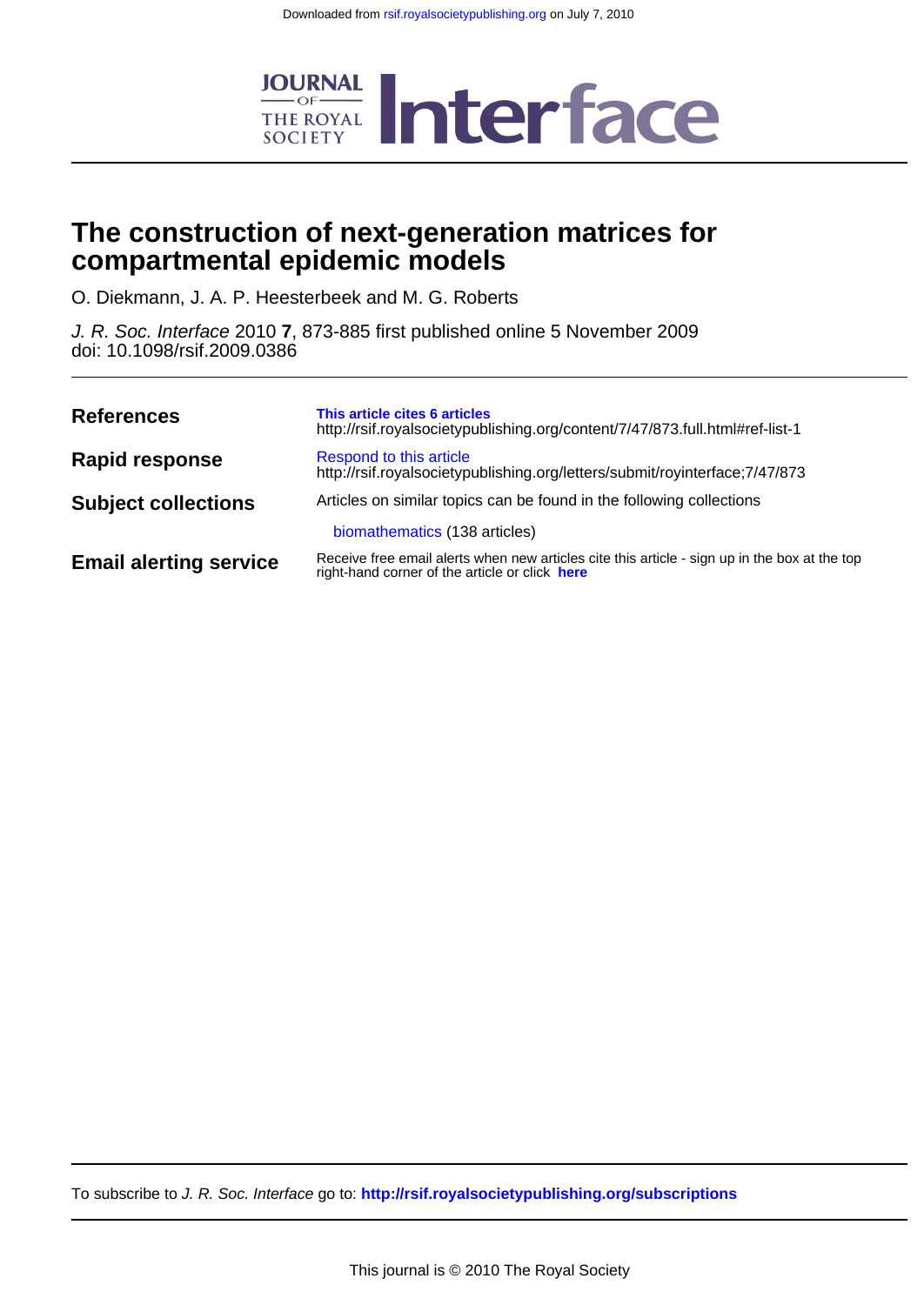

# The construction of next-generation matrices for compartmental epidemic models

O. Diekmann<sup>1</sup>, J. A. P. Heesterbeek<sup>2,\*</sup>, and M. G. Roberts<sup>3</sup>

 ${}^{1}$ Department of Mathematics, Utrecht University, Budapestlaan 6,  $3584$  CD, Utrecht, The Netherlands<br><sup>2</sup> Faculty of Veterinary Medicine, Utrecht University, Yalelaan 7, 3584 CL, Utrecht, The Netherlands

<sup>3</sup> Centre for Mathematical Biology, Institute of Information & Mathematical Sciences, Massey University, Private Bag 102 904, North Shore Mail Centre, Auckland, New Zealand

The basic reproduction number  $\mathcal{R}_0$  is arguably the most important quantity in infectious disease epidemiology. The next-generation matrix (NGM) is the natural basis for the definition and calculation of  $\mathcal{R}_0$  where finitely many different categories of individuals are recognized. We clear up confusion that has been around in the literature concerning the construction of this matrix, specifically for the most frequently used so-called compartmental models. We present a detailed easy recipe for the construction of the NGM from basic ingredients derived directly from the specifications of the model. We show that two related matrices exist which we define to be the NGM with large domain and the NGM with small domain. The three matrices together reflect the range of possibilities encountered in the literature for the characterization of  $\mathcal{R}_0$ . We show how they are connected and how their construction follows from the basic model ingredients, and establish that they have the same non-zero eigenvalues, the largest of which is the basic reproduction number  $\mathcal{R}_0$ . Although we present formal recipes based on linear algebra, we encourage the construction of the NGM by way of direct epidemiological reasoning, using the clear interpretation of the elements of the NGM and of the model ingredients. We present a selection of examples as a practical guide to our methods. In the appendix we present an elementary but complete proof that  $\mathcal{R}_0$  defined as the dominant eigenvalue of the NGM for compartmental systems and the Malthusian parameter  $r$ , the real-time exponential growth rate in the early phase of an outbreak, are connected by the properties that  $\mathcal{R}_0 > 1$  if and only if  $r > 0$ , and  $\mathcal{R}_0 = 1$  if and only if  $r = 0$ .

Keywords: basic reproduction number; next-generation matrix; epidemiological model

#### 1. INTRODUCTION

The basic reproduction number  $\mathcal{R}_0$  is arguably the most important quantity in infectious disease epidemiology. It is among the quantities most urgently estimated for emerging infectious diseases in outbreak situations, and its value provides insight when designing control interventions for established infections. From a theoretical point of view  $\mathcal{R}_0$  plays a vital role in the analysis of, and consequent insight from, infectious disease models. There is hardly a paper on dynamic epidemiological models in the literature where  $\mathcal{R}_0$  does not play a role.  $\mathcal{R}_0$  is defined as the average number of new cases of an infection caused by one typical infected individual, in a population consisting of susceptibles only. $<sup>1</sup>$ </sup>

It has been shown that  $\mathcal{R}_0$  is mathematically charactrized by regarding infection transmission as a 'demographic process', where producing offspring is not seen as giving birth in the demographic sense, but as causing a new infection through transmission (we will refer to this as an '*epidemiological birth*'). In a natural way this leads to viewing the infection process in terms of consecutive 'generations of infected individuals', in complete analogy to demographic generations. Subsequent generations growing in size then indicate a growing population (i.e. an epidemic), and the growth factor per generation indicates the potential for growth. In a natural way this growth factor is then the mathematical characterization of  $\mathcal{R}_0$  [\(Diekmann](#page-13-0) [et al.](#page-13-0) 1990).

As a rule, several traits of individuals are epidemiologically relevant in an infectious agent/host system: for example age, sex, species. We will only regard the case where these traits divide the population into a finite number of discrete categories. One can then define

<sup>\*</sup>Author for correspondence ([j.a.p.heesterbeek@uu.nl\)](mailto:j.a.p.heesterbeek@uu.nl).

All authors contributed equally to the study, the order is alphabetical.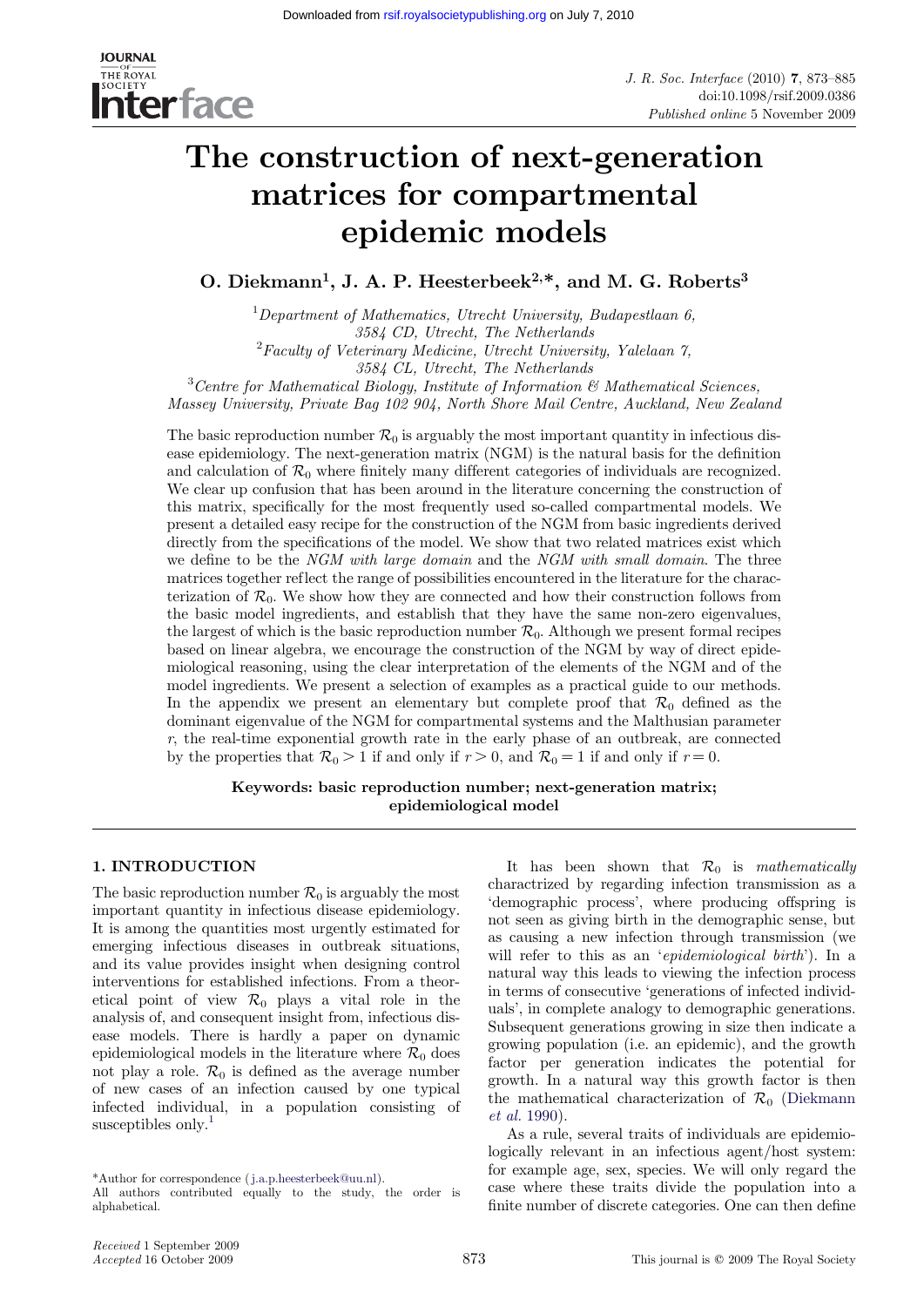a matrix that relates the numbers of newly infected individuals in the various categories in consecutive generations. This matrix, usually denoted by  $K$ , is called the next-generation matrix (NGM); it was introduced in [Diekmann](#page-13-0) et al. (1990) who proposed to define  $\mathcal{R}_0$ as the dominant eigenvalue of  $K$ . In this paper, we show how to construct the NGM for any such system. We relate the structure of the NGM to its epidemiological interpretation, and use this interpretation to extract relevant information from the matrix in a systematic manner.

Compartmental models are the most frequently used type of epidemic model. In this class of models, individuals can be in a finite number of discrete states. Some of these states are simply labels that specify the various traits of individuals. Of these, some will be changing with time, such as age class, and others will be fixed, such as sex or species. Other states indicate the progress of an infection: for example, an individual can upon becoming infected, typically first enter a state of latency, then progress to a state of infectiousness, and then lose infected status to progress to a recovered/immune state. With each state one can associate the subpopulation of individuals who are in that particular state at the given time (e.g. a female in a latent state of infection). Often the same symbol is used as a label for a state and to denote the corresponding subpopulation size, either as a fraction or as a number (e.g.  $I$  or  $Y$  for individuals in an infectious state). The dynamics are generated by a system of nonlinear ordinary differential equations (ODEs) that describes the change with time for all subpopulation sizes. For the computation of  $\mathcal{R}_0$  we only regard the states that apply to infected individuals.

To calculate  $\mathcal{R}_0$  one begins with those equations of the ODE system that describe the production of new infections and changes in state among infected individuals. We will refer to the set of such equations as the infected subsystem. The first step is to linearize the infected subsystem of nonlinear ODEs about the infection-free steady state that, as a rule, exists. Epidemiologically the linearization reflects that  $\mathcal{R}_0$ characterizes the potential for initial spread of an infectious agent when it is introduced into a fully susceptible population, and that we assume that the change in the susceptible population is negligible during the initial spread. This linearized infected subsystem is the starting point of our calculations.

Any linear system of ODEs is described by a matrix, usually called the Jacobian matrix when derived by linearization of the original nonlinear ODE system. Our aim is to relate the structure of this matrix to the epidemiological interpretation. In particular, we explain how one can determine  $\mathcal{R}_0$  by first decomposing the matrix as  $\mathbf{T} + \Sigma$ , where **T** is the transmission part, describing the production of new infections, and  $\Sigma$  is the transition part, describing changes in state (including removal by death or the acquisition of immunity). We next compute the dominant eigenvalue, or more precisely the spectral radius  $\rho$ , of the matrix  $-\mathbf{T}\Sigma^{-1}$  (note the minus sign in front of  $T$ ). This decomposition into  $T$ and  $\Sigma$  was first described in [Diekmann & Heesterbeek](#page-13-0)  $(2000, pp. 105-107)$  $(2000, pp. 105-107)$  and later in [Van den Driessche &](#page-13-0) [Watmough \(2002\)](#page-13-0), but does not typically lead to the

NGM as introduced in [Diekmann](#page-13-0) et al. (1990; and elaborated in [Diekmann & Heesterbeek \(2000](#page-13-0), ch. 5)), which is the basis for the definition of  $\mathcal{R}_0$ . This is because the decomposition relates to the expected offspring of individuals of any state and not just epidemiological newborns (i.e. new infections). For example, a latency state and a consecutive infectious state are both infected states, but the change from latency to infectiousness does not involve a new infection occurring, but rather an already established infection moving to a different infection stage. This has led to confusion as others have tried to reconcile the appealing linear algebra approach with the original  $NGM K$  and its interpretation. To make the distinction clear and remove confusion, we will call the matrix  $\mathbf{K}_{\mathrm{L}} = -\mathbf{T}\mathbf{\Sigma}^{-1}$  the *NGM with Large domain* (hence the subscript 'L'). We will show that  $\rho(\mathbf{K}_{\text{L}}) = \rho(\mathbf{K})$ .

We will show how one can easily find the NGM K from the NGM with large domain  $K<sub>L</sub>$ . This is important because very often (indeed almost always)  $\bf{K}$  has a dimension which is lower than that of  $K<sub>L</sub>$ , making the computation of  $\mathcal{R}_0$  from **K** easier and increasing the possibility of obtaining an explicit expression. The reason for this is that there are usually but a few states that can be entered through epidemiological birth among the total number of states in the system. The NGM with large domain typically uses the dynamics of (many) more states than the NGM to describe the evolution of infection generations. Because the epidemiological births represent states that individuals can have immediately following their infection, we will call these *states-at-infection*.<sup>[2](#page-12-0)</sup> Only the statesat-infection are involved in the action of  $K$ , and hence in the computation of  $\mathcal{R}_0$ . By regarding the matrix **T** we show how one can easily determine the states-atinfection; a simple matrix calculation using **T** and  $\Sigma$ then leads to K.

In some situations a further reduction in dimension is possible. This is the case when det  $\mathbf{K} = 0$ . Typically this is when the incidences corresponding to two or more different states-at-infection occur in a fixed (i.e. time independent) ratio. We call the lower-dimensional matrix the NGM with Small domain, and denote it by  $\mathbf{K}_\mathbf{S}$ . We will show how to compute the smaller matrix from the basic ingredients in  $\mathbf T$  and  $\Sigma$ , and that the spectral radius of  $\mathbf{K}_{\rm S}$  is equal to that of  $\mathbf{K}$ .

Experienced modellers can often jump directly from the model specification to the NGM, without going through the formalities of the linear algebra involved. Even though the construction of  $K<sub>L</sub>$  is an easy exercise from the linear algebra perspective, and  $K$  may be derived from  $K<sub>L</sub>$  via a linear transformation, the construction of  $\bf{K}$  is even easier if one is guided by the epidemiological interpretation. This is possible because of the clear biological meaning of the elements of  $K$ . The element  $K_{ij}$  is the expected number of new cases with state-at-infection  $i$ , generated by one individual who has just been born (epidemiologically speaking) in state-at-infection  $j$ . Throughout this paper we will emphasize this intuitive approach for all examples used, in the hope that less experienced modellers are able to gain insight into deriving the NGM in this systematic and rigorous, yet biological, manner.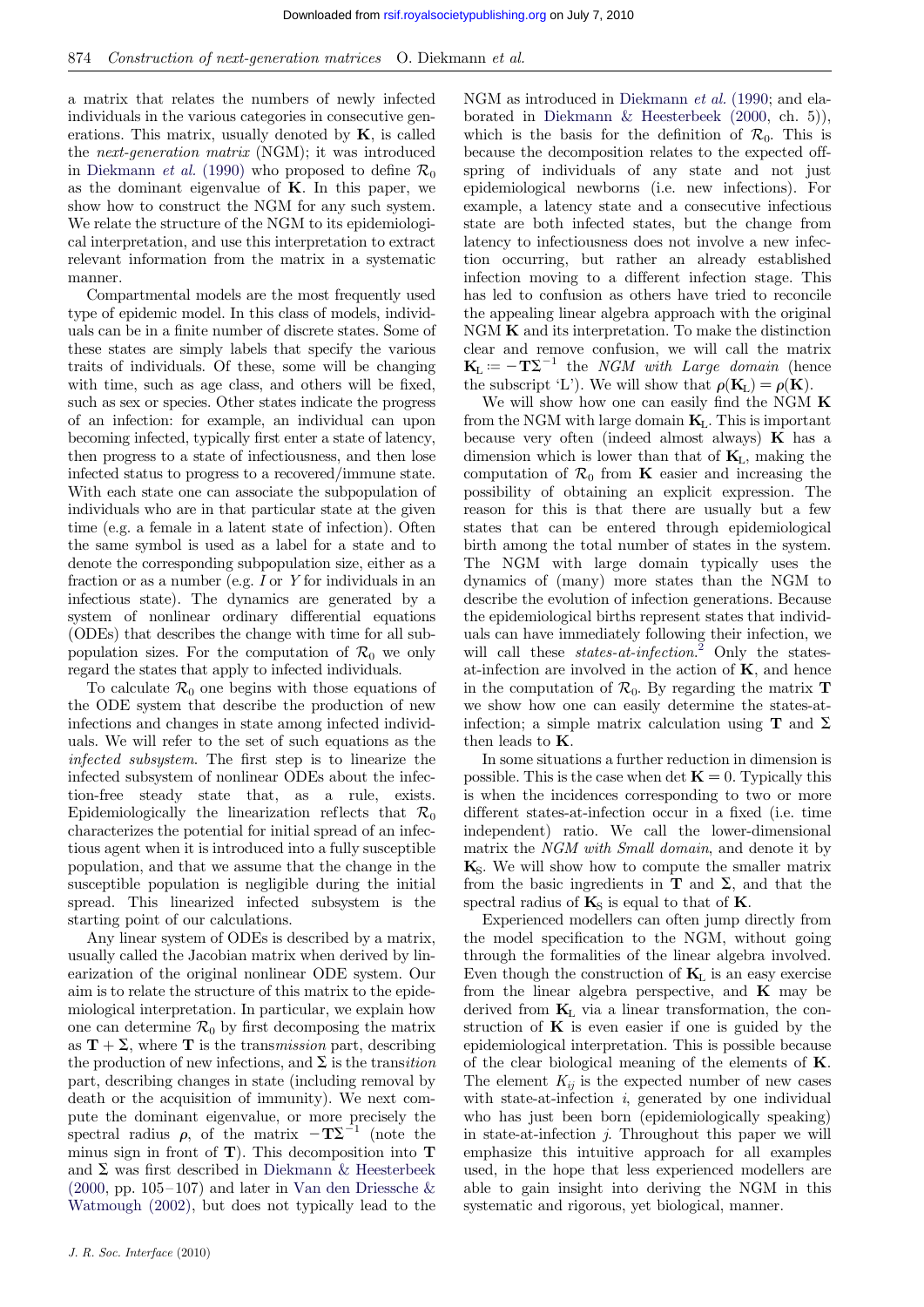The reduction process sketched above often leads to an explicit formula for  $\mathcal{R}_0$  or, at least, to an eigenvalue problem with lowest possible dimension (given the specified biology of the system). This is one of the reasons why researchers compute  $\mathcal{R}_0$  and not the intrinsic rate of natural increase (Malthusian parameter)  $r$ , which would otherwise serve equally well to characterize the potential for initial spread. In general, there is no explicit relation between the value of  $\mathcal{R}_0$  and the value of  $r$ , in the sense that, for example, infections with a high  $\mathcal{R}_0$  do not automatically lead to fast exponential increase of incidence.

However, the magnitude of  $\mathcal{R}_0$  does reveal the sign of r because the following holds:  $\mathcal{R}_0 > 1$  if and only if  $r > 0$ , and  $\mathcal{R}_0 = 1$  if and only if  $r = 0$  (and hence one also has  $\mathcal{R}_0 < 1$  if and only if  $r < 0$ ). In the appendix we provide an elementary but detailed proof of this correspondence. The proof originally given in [Diekmann & Heesterbeek \(2000\)](#page-13-0) is incomplete, as pointed out in [Thieme \(2009](#page-13-0); H. R. Thieme 2009, personal communication). It is this sign equivalence that validates the use of the generation-based approach to characterize  $\mathcal{R}_0$  and hence the theory of the NGM. This relation with  $r$  establishes that  $\mathcal{R}_0 > 1$  implies instability of the infection-free steady state of the ODE system, and  $\mathcal{R}_0 < 1$  implies stability. This is helpful because, in a model setting, it is often possible to derive a formula for  $\mathcal{R}_0$ , whereas r is only implicitly defined.

#### 2. MOTIVATING EXAMPLES

To illustrate the various NGMs that were introduced in §1, we construct two connected examples for pedagogical purposes only. In §3 we present formal recipes to derive the various NGMs in general. In the present motivational section we explain the foundations for the steps in the recipes in the context of the examples. Both examples relate to a compartmental SEI model where there are two categories of individuals in the population. For the first example the only epidemiological difference between the categories is the time that the individuals spend in the latent phase following exposure to infection. The second example is an extension of this model where the two categories respond differently to infection throughout their life (susceptibility, latency, infectivity).

#### 2.1. An SEI model with two latent categories

Consider a system with the following states:  $S$  susceptible;  $E_1$  latently infected of category 1;  $E_2$  latently infected of category 2; I infectious; and R recovered/ removed/immune. As usual, the letters for the states also indicate the size of the subpopulation in that state, where 'size' in our case is the number of individuals in that state. The idea behind this system might be that categories 1 and 2 represent individuals who, once infected, progress to infectiousness at different rates. For this model, we assume that the trait that causes this difference in disease progression does not manifest itself as a difference in susceptibility, so there is only one  $S$  state. We assume that there is a fixed

ratio of the two categories in the population,  $p: 1 - p$ , hence susceptibles enter the  $E_1$  and  $E_2$  states in that fixed ratio following exposure to infection. Let  $\beta$  be the transmission rate,  $\mu$  the *per capita* birth and death rates,  $v_1$  and  $v_2$  the rates of leaving the respective latency states, and  $\gamma$  the rate of leaving the infectious state. The equations are

$$
\dot{S} = \mu N - \beta \frac{SI}{N} - \mu S, \qquad (2.1)
$$

$$
\dot{E}_1 = p\beta \frac{SI}{N} - (\nu_1 + \mu)E_1, \qquad (2.2)
$$

$$
\dot{E}_2 = (1 - p)\beta \frac{SI}{N} - (\nu_2 + \mu)E_2, \tag{2.3}
$$

$$
\dot{I} = \nu_1 E_1 + \nu_2 E_2 - (\gamma + \mu)I \tag{2.4}
$$

and  $\dot{R} = \gamma I - \mu R,$  (2.5)

and \_

with  $N = S + E_1 + E_2 + I + R$ . This system has three infected states,  $E_1$ ,  $E_2$ , and  $I$ ; and two uninfected states, S and R. Although there are five states in the model, it is four-dimensional as the total population size is constant. At the infection-free steady state  $E_1 = E_2 = I = R = 0$ , hence  $S = N$ . The only occurrence of the variable S in equations  $(2.2)$  $(2.5)$ , either directly or implicitly via N, is through the term  $\beta SI/N$  in equations (2.2) and (2.3) which becomes  $\beta I$  when we set  $S = N$ . Hence the linearization of equations  $(2.2)$  –  $(2.4)$  is closed, in that it does not involve the deviation of S from its steadystate value. Also,  $R$  does not appear in equations  $(2.2)$  –  $(2.4)$ , and for small  $(E_1, E_2, I)$  we have the linear system

$$
\dot{E}_1 = p\beta I - (\nu_1 + \mu)E_1, \qquad (2.6)
$$

$$
\dot{E}_2 = (1 - p)\beta I - (\nu_2 + \mu)E_2 \tag{2.7}
$$

$$
I = \nu_1 E_1 + \nu_2 E_2 - (\gamma + \mu)I. \tag{2.8}
$$

We will refer to the ODEs  $(2.6)$  –  $(2.8)$  as the linearized infection subsystem, as it only describes the production of new infecteds and changes in the states of already existing infecteds.

If we set  $\mathbf{x} = (E_1, E_2, I)'$ , where the prime denotes transpose, we now want to write the linearized infection subsystem in the form

$$
\dot{\mathbf{x}} = (\mathbf{T} + \Sigma)\mathbf{x}.\tag{2.9}
$$

The matrix T corresponds to transmissions and the matrix  $\Sigma$  to *transitions*. In this paper, we include death in the transition matrix to keep the notation simple (contrast with [Diekmann & Heesterbeek 2000\)](#page-13-0). Hence, all epidemiological events that lead to new infections are incorporated in the model via T, and all other events via  $\Sigma$ . Progress to either death or immunity guarantees that  $\Sigma$  is invertible.

Our example, described by the subsystem  $(2.6)$  –  $(2.8)$ , is three-dimensional and hence the transmission and transition matrices in the corresponding description (2.9) are also three-dimensional. They are obtained from system  $(2.6)$  –  $(2.8)$  by separating the transmission events from other events. If we refer to the infected states with indices i and j, with  $i, j \in 1, 2$ , 3, then the entry  $T_{ij}$  is the rate at which individuals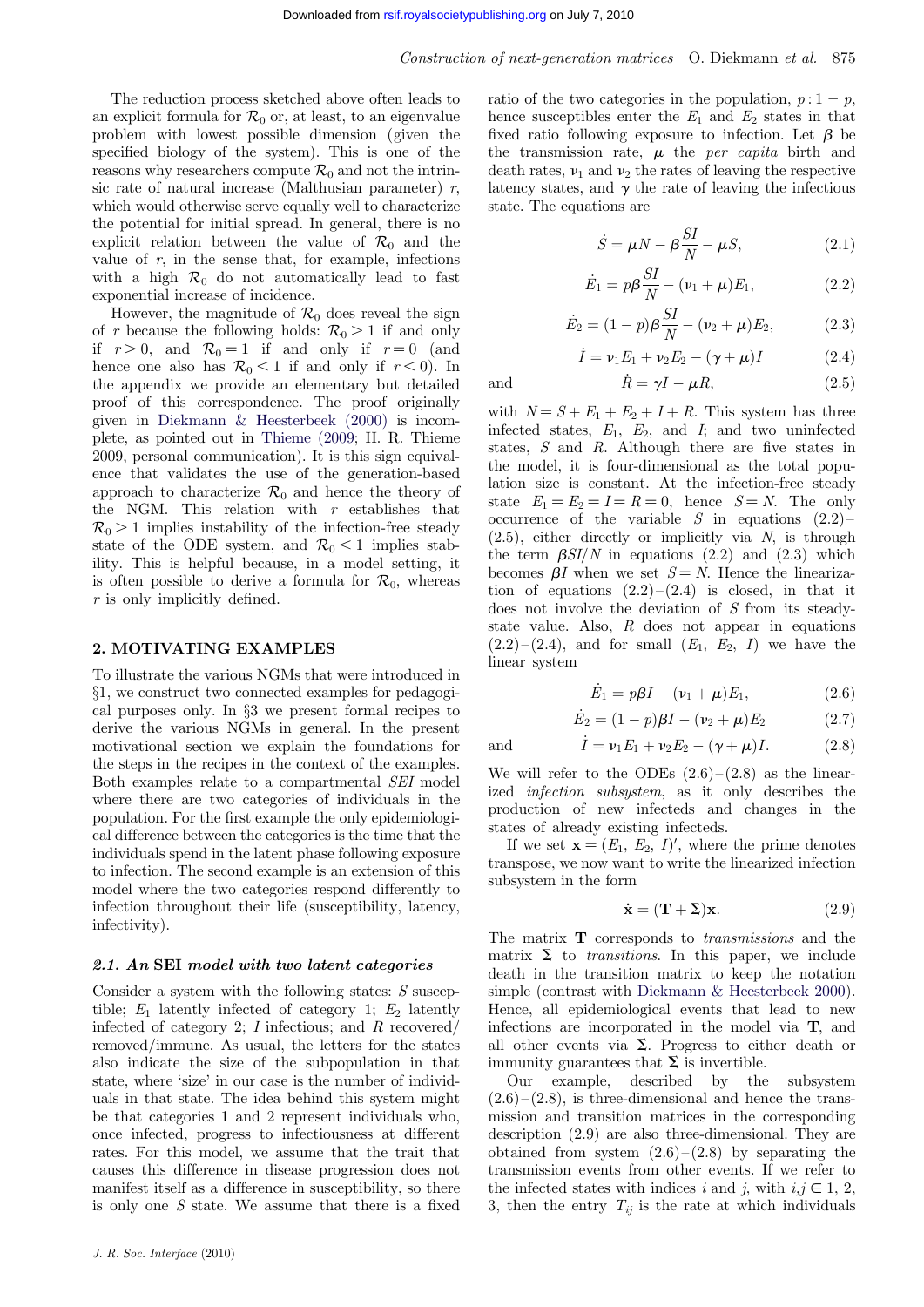in infected state *i* give rise to individuals in infected state  $i$ , in the linearized system. So  $T_{ij} = 0$  when no new cases produced by an individual in infected state  $j$  can be in infected state i immediately after infection. Regarding the linearized subsystem  $(2.6)$ – $(2.8)$  we obtain

$$
\mathbf{T} = \begin{pmatrix} 0 & 0 & p\beta \\ 0 & 0 & (1-p)\beta \\ 0 & 0 & 0 \end{pmatrix}
$$

and

$$
\Sigma = \begin{pmatrix} -(\nu_1 + \mu) & 0 & 0 \\ 0 & -(\nu_2 + \mu) & 0 \\ \nu_1 & \nu_2 & -(\gamma + \mu) \end{pmatrix}.
$$

Hence the NGM with large domain  $K<sub>L</sub>$  is three-dimensional and given by (note the essential minus sign)

$$
\mathbf{K}_{\mathcal{L}} = -\mathbf{T}\Sigma^{-1} = \begin{pmatrix} 0 & 0 & p\beta \\ 0 & 0 & (1-p)\beta \\ 0 & 0 & 0 \end{pmatrix}
$$

$$
\times \begin{pmatrix} \frac{1}{v_1 + \mu} & 0 & 0 \\ 0 & \frac{1}{v_2 + \mu} & 0 \\ \frac{v_1}{(v_1 + \mu)(\gamma + \mu)} & \frac{v_2}{(v_2 + \mu)(\gamma + \mu)} & \frac{1}{\gamma + \mu} \end{pmatrix}
$$

$$
= \begin{pmatrix} \frac{p\beta v_1}{(v_1 + \mu)(\gamma + \mu)} & \frac{p\beta v_2}{(v_2 + \mu)(\gamma + \mu)} & \frac{p\beta}{\gamma + \mu} \\ \frac{(1-p)\beta v_1}{(v_1 + \mu)(\gamma + \mu)} & \frac{(1-p)\beta v_2}{(v_2 + \mu)(\gamma + \mu)} & \frac{(1-p)\beta}{\gamma + \mu} \\ 0 & 0 & 0 \end{pmatrix}.
$$

As we will show formally in §3, the dominant eigenvalue of this matrix is equal to  $\mathcal{R}_0$ , where

$$
\mathcal{R}_0 = \left(\frac{p v_1}{v_1 + \mu} + \frac{(1 - p) v_2}{v_2 + \mu}\right) \frac{\beta}{\gamma + \mu}.
$$
 (2.10)

Interlude: From a computational point of view, it is easy to use a mathematical software package to compute  $K_L$  from T and  $\Sigma$ . We remark, however, that the only cumbersome step, i.e. computing the inverse of  $\Sigma$ , can be easily performed using the biological interpretation of  $-\Sigma^{-1}$ . In, for example, [Diekmann & Heesterbeek \(2000,](#page-13-0) p. 35) it is shown that the element  $(-\Sigma^{-1})_{ij}$  is the expected time that an individual who presently has state  $j$  will spend in state  $i$  during its entire future 'life' (in the epidemiological sense). In the above example this works out as follows. Individuals who are presently in state  $E_i$  will spend, on average, an amount of time  $1/(\nu_i + \mu)$  in that state. The same individuals will spend on average an amount of time  $(v_i/(v_i + \mu))$  $\times$  (1/( $\gamma + \mu$ )) in state I, where the first factor is the probability that an individual actually changes its state from  $E_i$  to I, instead of leaving state  $E_i$  by dying, and the second factor is the average amount of time an individual who enters state I spends in state  $I^3$  $I^3$ . The individuals in state  $E_i$  will spend no time at all in state  $E_j$ , with  $j \neq i$ , leading to zeros

for the appropriate elements. Finally, individuals who are presently in state I will spend no time at all in states  $E_1$  and  $E_2$ , and will, on average, spend an amount of time  $1/(\gamma + \mu)$  in state I. This leads to a full specification of  $-\Sigma^{-1}$ .

We now proceed with our exposition. The first thing to note is that  $T$  has a special structure: the third row of T consists of zeros only. Individuals can therefore not be in the third state (in this case state I) immediately after infection. Hence the system has only two states-at-infection: all individuals start their infected life (i.e. are epidemiologically born) in either  $E_1$  or  $E_2$ . The NGM is therefore a two-dimensional matrix.

The formal approach to obtaining  $\bf{K}$  from  $\bf{K}_{\rm L}$  is as follows. We pre- and post-multiply  $K<sub>L</sub>$  by an auxiliary matrix E that singles out the rows and columns relevant for the reduced set of states. Specify  $E$  as consisting of unit column vectors  $\mathbf{e}_i$ , for all i such that the ith row of  $T$  is not identically zero.<sup>[4](#page-12-0)</sup> In other words, create a matrix E whose columns consist of unit vectors relating to non-zero rows of T only. In the above case this leads to

$$
\mathbf{E} = \begin{pmatrix} 1 & 0 \\ 0 & 1 \\ 0 & 0 \end{pmatrix}.
$$

To find the NGM we then perform the matrix multiplication

$$
\mathbf{K} = \mathbf{E}' \mathbf{K}_{\mathcal{L}} \mathbf{E} = -\mathbf{E}' \mathbf{T} \Sigma^{-1} \mathbf{E}.
$$
 (2.11)

For the example above, we get for the product of  $E'T$ and  $-\Sigma^{-1}E$ 

$$
\mathbf{K} = \begin{pmatrix} 0 & 0 & p\beta \\ 0 & 0 & (1-p)\beta \end{pmatrix}
$$

$$
\times \begin{pmatrix} \frac{1}{v_1 + \mu} & 0 \\ 0 & \frac{1}{v_2 + \mu} \\ \frac{v_1}{(v_1 + \mu)(\gamma + \mu)} & \frac{v_2}{(v_2 + \mu)(\gamma + \mu)} \end{pmatrix}
$$

$$
= \begin{pmatrix} \frac{p\beta v_1}{(v_1 + \mu)(\gamma + \mu)} & \frac{p\beta v_2}{(v_2 + \mu)(\gamma + \mu)} \\ \frac{(1-p)\beta v_1}{(v_1 + \mu)(\gamma + \mu)} & \frac{(1-p)\beta v_2}{(v_2 + \mu)(\gamma + \mu)} \end{pmatrix}.
$$

Remember that for a  $2 \times 2$  matrix the dominant eigenvalue, and hence  $\mathcal{R}_0$ , can be obtained from the trace and the determinant of the matrix as

$$
\mathcal{R}_0 = \rho(\mathbf{K})
$$
  
=  $\frac{1}{2} \left( \text{trace}(\mathbf{K}) + \sqrt{\text{trace}(\mathbf{K})^2 - 4 \text{det}(\mathbf{K})} \right).$  (2.12)

Note that, in our example,  $\det K = 0$ , i.e. K is a singular matrix. Because **K** is a  $2 \times 2$  matrix we can conclude right away that  $\mathcal{R}_0$  = trace **K**. The resulting expression is as in equation (2.10) above.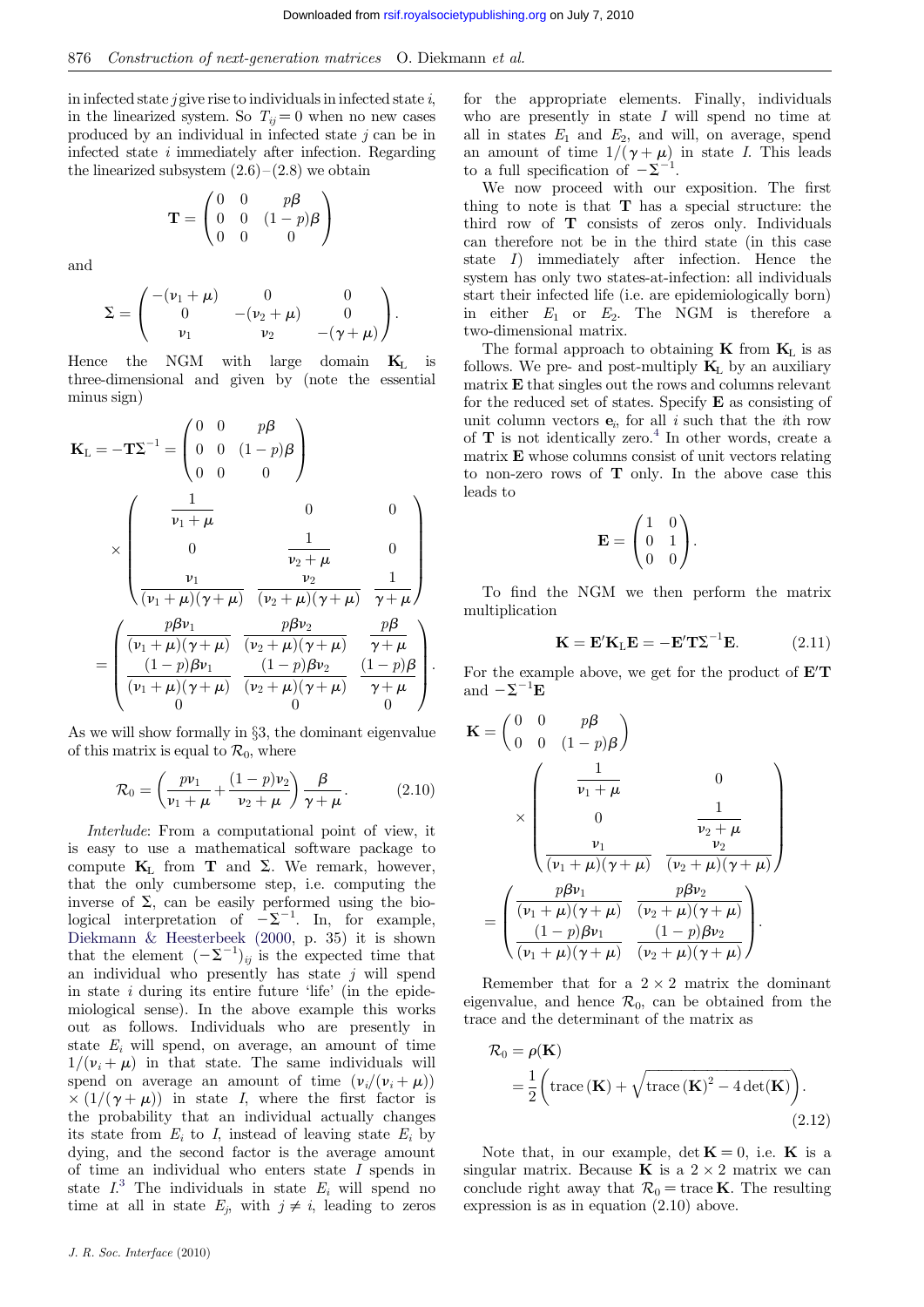Apart from resulting in a simplified expression for  $\mathcal{R}_0$ in the two-dimensional case, an NGM with the property that det  $K = 0$  has the added feature that we can achieve further reduction in dimension of the matrix. We return to this below. First we show that, by epidemiological reasoning directly from the specification of the system, we can obtain the elements of  $K$  from their interpretation without going through the linear algebra. For initial training in this kind of argument it helps to draw a diagram of the system one is studying. For our example above the argument goes as follows. For the element  $K_{11}$ , we start with one individual with state-at-infection 1 (i.e. an individual who has just entered state  $E_1$ ), and determine, by following that individual for the remainder of its infectious life, how many new cases of state-at-infection 1 it is expected to produce. Before the individual can infect, it has to survive the  $E_1$  state and move to the I state. This happens with probability  $v_1/(v_1 + \mu)$ . While in the I state, the individual is expected to produce new cases at a rate  $\beta$ , for an expected time  $1/(\gamma + \mu)$ . A fraction p of these will be new cases with state-at-infection 1. Multiplying these factors gives

$$
K_{11} = \frac{\nu_1}{\nu_1 + \mu} \beta \frac{1}{\gamma + \mu} p.
$$

Analogous reasoning gives the expressions for  $K_{12}$ ,  $K_{21}$ and  $K_{22}$ .

In this example we saw that det  $\mathbf{K} = 0$ . The special feature of the model that causes this is that the states-at-infection are necessarily produced in a fixed proportion.[5](#page-12-0) One can then reduce the dimension of the system even further than the reduction from the three-dimensional  $\mathbf{K}_\text{L}$  to the two-dimensional  $\mathbf{K}_\cdot$  In this example, we need only one state to fully determine  $\mathcal{R}_0$ , because there is only one state in which individuals can produce new cases, i.e. state I. We will call a state where individuals can produce new cases state-of-infectiousness. This argument can be formalized by defining an NGM with small domain  $K<sub>S</sub>$  for such situations. To see whether the dimension of  $\mathbf{K}_{\rm S}$  is smaller than the dimension of  $\bf{K}$  we can simply check whether det  $\mathbf{K} = 0$ .

To determine  $\mathbf{K}_S$  from  $\mathbf{K}$ , when a reduction is possible, we again examine the transmission matrix  $T$ , but instead of only examining the rows we now also examine the columns. For the example above we see that  $T$  has two columns containing only zeros, and only one column that is a non-zero vector. All three columns are therefore multiples of the same vector  $C =$  $(p, 1-p, 0)$ , the first two columns being zero times this vector, the third column being  $\beta$  times this vector. Similarly, the rows of  $T$  are all multiples of one row vector  $\mathbf{R} \coloneqq (0, 0, \beta)$ , the first row is p times this vector, the second row is  $(1 - p)$  times this vector, and the third row is zero times this vector. Actually, R and C constitute a (multiplicative) decomposition of the transmission matrix T, in the sense that  $\mathbf{T} = \mathbf{CR},$  i.e.  $\mathbf{T}_{ij} = \mathbf{C}_i \mathbf{R}_j$ . We define the NGM with small domain by

$$
\mathbf{K}_{\mathrm{S}} = -\mathbf{R} \Sigma^{-1} \mathbf{C}.
$$
 (2.13)

For this example

$$
\mathbf{K}_{\mathrm{S}} = -(0 \quad 0 \quad \beta) \Sigma^{-1} \begin{pmatrix} p \\ 1-p \\ 0 \end{pmatrix}
$$

$$
= \left(\frac{p\beta v_1}{(v_1 + \mu)(\gamma + \mu)} + \frac{(1-p)\beta v_2}{(v_2 + \mu)(\gamma + \mu)}\right).
$$

The dominant eigenvalue of this 'matrix' equals  $\mathcal{R}_0$ , as given in equation (2.10).

#### 2.2. An SEI model with two host categories

To illustrate the power of our approach, we now briefly consider a similar system but allow the difference between categories 1 and 2 in the population to manifest itself in all states. We then distinguish eight states  $S_1$ ,  $S_2$ ,  $E_1$ ,  $E_2$ ,  $I_1$ ,  $I_2$ ,  $R_1$  and  $R_2$ , making the system originally six-dimensional. (The sizes of the subpopulations of those that belong to categories 1 and 2 are constant at  $pN$  and  $(1 - p) N$ , respectively.) The equations for this system are

$$
\dot{S}_1 = p\mu N - \beta_{11} \frac{S_1 I_1}{N} - \beta_{12} \frac{S_1 I_2}{N} - \mu S_1,
$$
  
\n
$$
\dot{S}_2 = (1 - p)\mu N - \beta_{21} \frac{S_2 I_1}{N} - \beta_{22} \frac{S_2 I_2}{N} - \mu S_2,
$$
  
\n
$$
\dot{E}_1 = \beta_{11} \frac{S_1 I_1}{N} + \beta_{12} \frac{S_1 I_2}{N} - (\nu_1 + \mu) E_1,
$$
  
\n
$$
\dot{E}_2 = \beta_{21} \frac{S_2 I_1}{N} + \beta_{22} \frac{S_2 I_2}{N} - (\nu_2 + \mu) E_2,
$$
  
\n
$$
\dot{I}_1 = \nu_1 E_1 - (\gamma_1 + \mu) I_1,
$$
  
\n
$$
\dot{I}_2 = \nu_2 E_2 - (\gamma_2 + \mu) I_2,
$$
  
\n
$$
\dot{R}_1 = \gamma_1 I_1 - \mu R_1
$$
  
\nand  
\n
$$
\dot{R}_2 = \gamma_2 I_2 - \mu R_2.
$$

Reasoning as in §2.1, we see that there are four infected states in this system, and we restrict ourselves to a four-dimensional infected subsystem. The transmission and transition matrices of the corresponding linearized subsystem are four-dimensional, with

$$
\mathbf{T} = \begin{pmatrix} 0 & 0 & p\beta_{11} & p\beta_{12} \\ 0 & 0 & (1-p)\beta_{21} & (1-p)\beta_{22} \\ 0 & 0 & 0 & 0 \\ 0 & 0 & 0 & 0 \end{pmatrix}
$$

and

$$
\Sigma = \begin{pmatrix} -(\nu_1 + \mu) & 0 & 0 & 0 \\ 0 & -(\nu_2 + \mu) & 0 & 0 \\ \nu_1 & 0 & -(\gamma_1 + \mu) & 0 \\ 0 & \nu_2 & 0 & -(\gamma_2 + \mu) \end{pmatrix}.
$$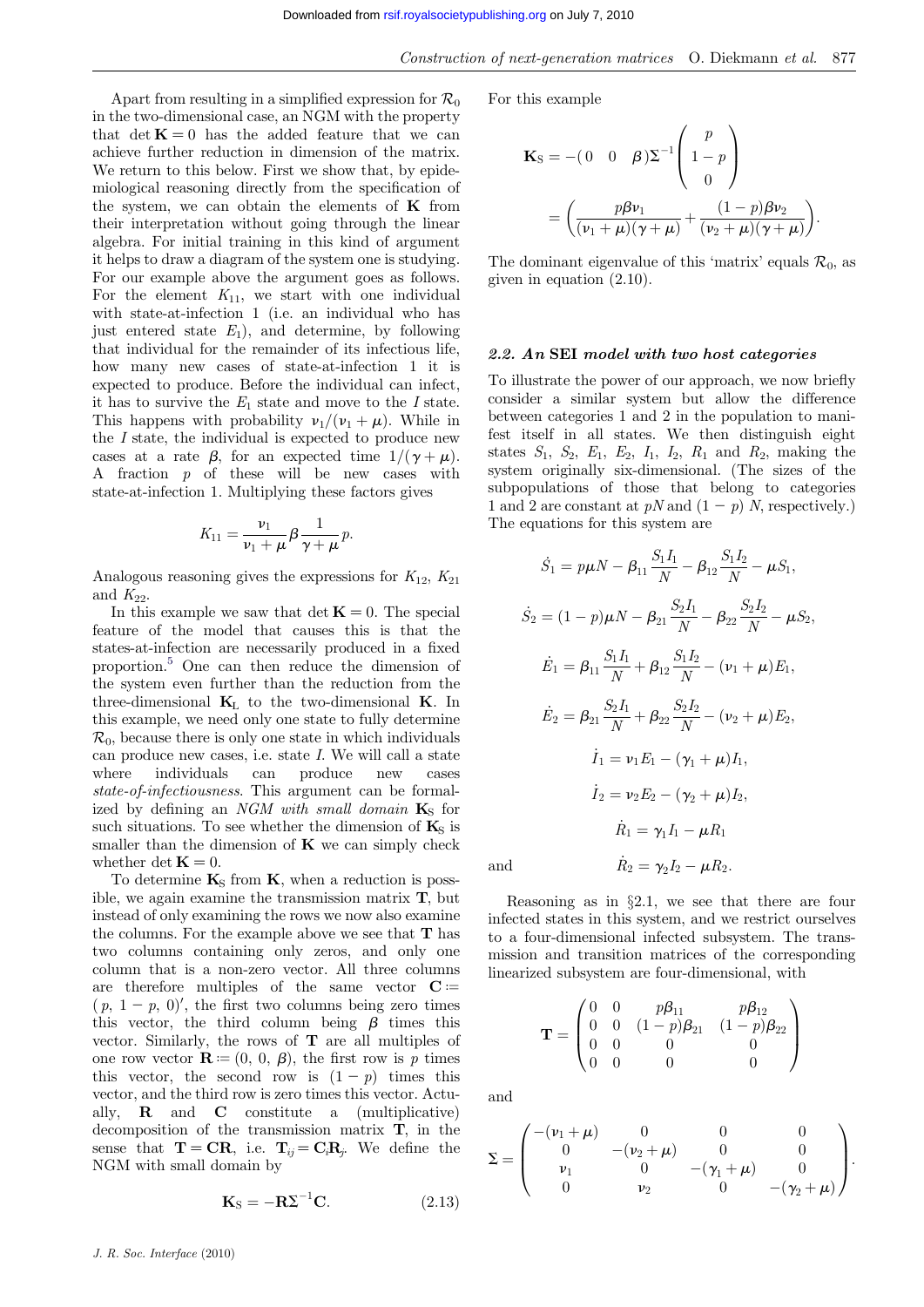The NGM with large domain  $\mathbf{K}_{\text{L}} = -\mathbf{T}\Sigma^{-1}$  is four-dimensional:

$$
\mathbf{K}_{\mathrm{L}} = -\mathbf{T}\Sigma^{-1}
$$
\n
$$
= \begin{pmatrix}\n\frac{p\beta_{11}\nu_1}{(\nu_1 + \mu)(\gamma_1 + \mu)} & \frac{p\beta_{12}\nu_2}{(\nu_2 + \mu)(\gamma_2 + \mu)} \\
\frac{(1-p)\beta_{21}\nu_1}{(\nu_1 + \mu)(\gamma_1 + \mu)} & \frac{(1-p)\beta_{22}\nu_2}{(\nu_2 + \mu)(\gamma_2 + \mu)} \\
0 & 0 \\
0 & 0 \\
\frac{p\beta_{11}}{\gamma_1 + \mu} & \frac{p\beta_{12}}{\gamma_2 + \mu} \\
\frac{(1-p)\beta_{21}}{\gamma_1 + \mu} & \frac{(1-p)\beta_{22}}{\gamma_2 + \mu} \\
0 & 0 \\
0 & 0\n\end{pmatrix}.
$$

Of the four infected states, there are only two that are states-at-infection. We know this from the model, but we can also see this immediately by looking at T and noting that two rows consist entirely of zeros. The NGM K is therefore two-dimensional. The NGM can be found by epidemiological reasoning from the interpretation of its elements in exactly the same way as in §2.1, but replacing the  $\beta$  by the appropriate  $\beta_{ii}$ in  $K_{ij}$ . If we use the formal linear algebra approach, we again start by examining the transmission matrix T. The two zero rows are rows 3 and 4. Therefore, the auxiliary matrix E will have as its columns the first two unit vectors  $(1, 0, 0, 0)'$  and  $(0, 1, 0, 0)'$ :

$$
\mathbf{E} = \begin{pmatrix} 1 & 0 \\ 0 & 1 \\ 0 & 0 \\ 0 & 0 \end{pmatrix}
$$

and

$$
\mathbf{K} = -\mathbf{E}^{\prime} \mathbf{T} \Sigma^{-1} \mathbf{E}
$$
\n
$$
= \begin{pmatrix} \frac{p\beta_{11}\nu_1}{(\nu_1 + \mu)(\gamma_1 + \mu)} & \frac{p\beta_{12}\nu_2}{(\nu_2 + \mu)(\gamma_2 + \mu)} \\ \frac{(1-p)\beta_{21}\nu_1}{(\nu_1 + \mu)(\gamma_1 + \mu)} & \frac{(1-p)\beta_{22}\nu_2}{(\nu_2 + \mu)(\gamma_2 + \mu)} \end{pmatrix}.
$$

We now investigate whether this example allows a further reduction in dimension as in §2.1. We calculate  $\det K$  and establish that it is, in general, not equal to zero. Therefore no further reduction in dimension is possible, unless  $\beta_{11}\beta_{22} = \beta_{12}\beta_{21}$ . Due to the fact that we have allowed  $\beta_{ij}$  to be different for all combinations, we no longer have that the two states-at-infection occur in a fixed ratio.

For 'completeness' we note that we can regain such a fixed ratio, and the consequent reduction in dimension, in the special case that  $\beta_{ij} = a_i b_j$ . Here  $a_i$  relates to the susceptibility and  $b_i$  to the infectivity (so the idea is that the properties of the two individuals involved in a contact that can lead to transmission have an independent influence). This assumption is called separable mixing in [Diekmann & Heesterbeek \(2000\)](#page-13-0). It leads to det  $\mathbf{K} = 0$ , and hence to  $R_0 = \text{trace } \mathbf{K}$ 

$$
\mathbf{T} = \begin{pmatrix} 0 & 0 & pa_1b_1 & pa_1b_2 \\ 0 & 0 & (1-p)a_2b_1 & (1-p)a_2b_2 \\ 0 & 0 & 0 & 0 \\ 0 & 0 & 0 & 0 \end{pmatrix}.
$$

To find the NGM with small domain,  $K<sub>S</sub>$ , we observe that the rows of matrix  $T$  are multiples of the vector  $\mathbf{R} = (0, 0, b_1, b_2)$ , and the columns are multiples of  $\mathbf{C} =$  $(pa_1, (1-p)a_2, 0, 0)$ '. Note that **T** = **CR**. We then write

$$
\mathbf{K}_{\rm S} = -(0 \quad 0 \quad b_1 \quad b_2) \Sigma^{-1} \begin{pmatrix} p a_1 \\ (1-p) a_2 \\ 0 \\ 0 \end{pmatrix}
$$

$$
= \left(\frac{p a_1 b_1 v_1}{(v_1 + \mu)(\gamma_1 + \mu)} + \frac{(1-p) a_2 b_2 v_2}{(v_2 + \mu)(\gamma_2 + \mu)}\right)
$$

and we find

$$
R_0 = \frac{p\beta_{11}\nu_1}{(\nu_1+\mu)(\gamma_1+\mu)} + \frac{(1-p)\beta_{22}\nu_2}{(\nu_2+\mu)(\gamma_2+\mu)}.
$$

## 3. RECIPES FOR NGMs

We have now introduced the main concepts of the nextgeneration approach: the NGM with large domain, the NGM and the NGM with small domain. All three can be derived by simple linear algebra from the basic ingredients **T** and  $\Sigma$ , or by using the epidemiological interpretation of the NGM. In this section we provide recipes for the construction of these matrices by formalizing the steps we have taken in the examples of the previous section. We show in general that  $K$ ,  $K<sub>L</sub>$  and  $K<sub>S</sub>$  have the same dominant eigenvalue.

#### 3.1. The NGM with large domain

The NGM with large domain,  $K<sub>L</sub>$ , is always the matrix with highest dimension. Our starting point is the ODE system that describes the production of new cases and the changes in infected states. We assume that this set of ODEs, the infection subsystem, has been written in linearized form. The recipe is as follows.

- (i)  $Decompose<sup>6</sup>$  $Decompose<sup>6</sup>$  $Decompose<sup>6</sup>$  the Jacobian matrix of the infection subsystem as  $\mathbf{T} + \Sigma$ , where **T** is the transmission matrix, and  $\Sigma$  the transition matrix:
	- T contains the entries corresponding to transmission events, where an epidemiological birth occurs, and
	- $\Sigma$  contains the entries corresponding to all other changes of state (including death).
- (ii) Compute the NGM with large domain as  $\mathbf{K}_{\mathrm{L}} = -\mathbf{T}\Sigma^{-1}.$

The *ij*th entry of  $-\Sigma^{-1}$  can be interpreted as the expected time that an individual who presently has infected state  $i$  will spend in infected state  $i$  (see the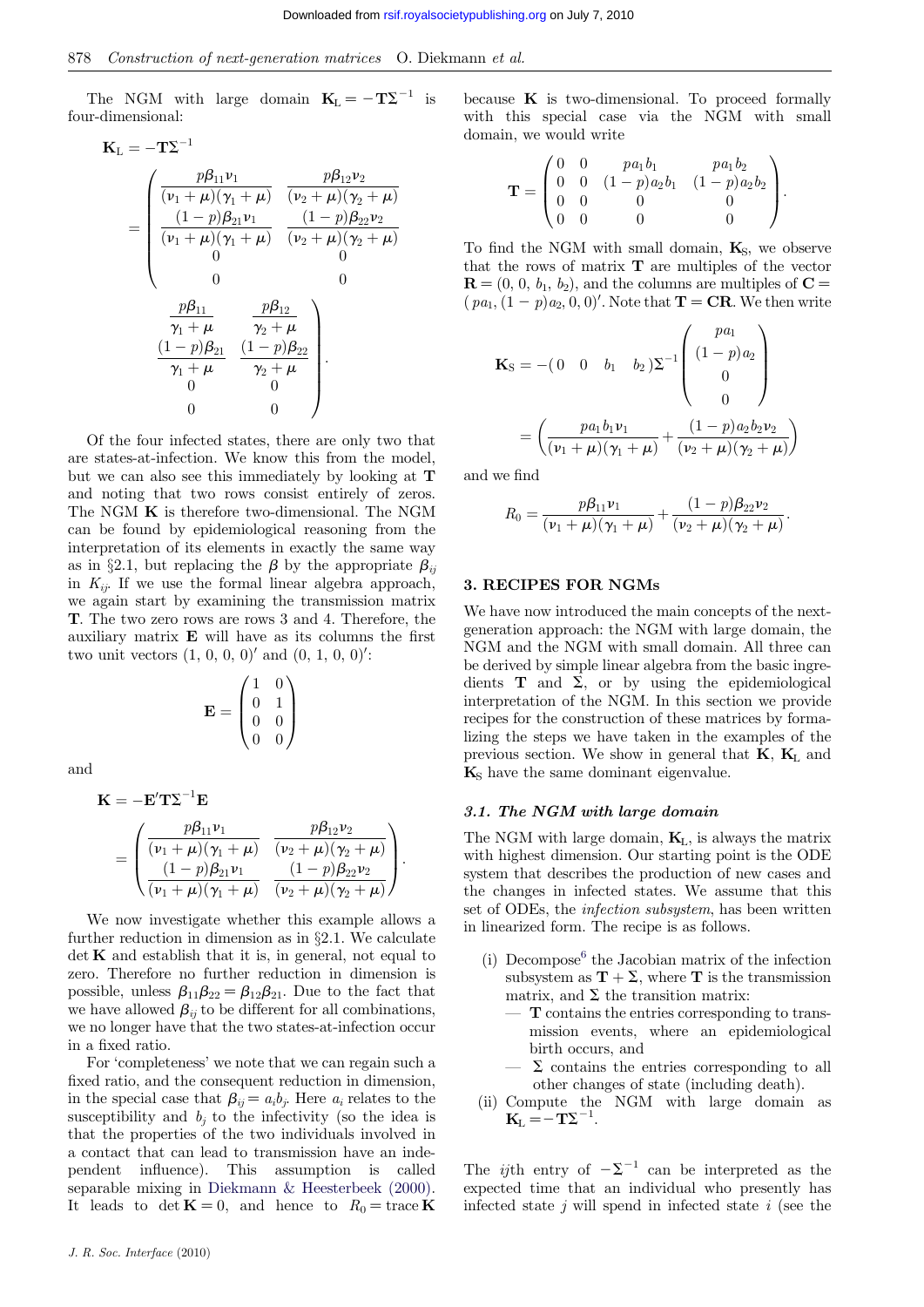interlude in §2.1). Because the *i*th entry of **T** is the rate at which an individual in infected state j produces individuals with infected state  $i$ , the  $ij$ th entry of  $K_L = -T\Sigma^{-1}$  is the expected number of infected offspring with state  $i$  at infection produced throughout its entire future infected life by an individual presently in infected state j. If there are infected states which are not states-at-infection, the matrix  $\mathbf{K}_{\text{L}}$  has one or more zero rows. This implies that some of the information contained in  $K<sub>L</sub>$  is redundant if we are only interested in the growth or decline of the infected population as we iterate  $\mathbf{K}_{\text{L}}$ . The NGM **K** is the restriction of  $\mathbf{K}_{\text{L}}$  to the subset of states-at-infection. Thus this redundancy is removed in **K**. The interpretation of the entry  $K_{ii}$ of  $K$  is the expected number of new infections with state-at-infection i produced by one individual with state-at-infection j.

# 3.2. The NGM

The NGM, K, has the advantage that it has both a rigorous biological interpretation and excludes irrelevant information. It is usually of lower dimension than  $\mathbf{K}_{\text{L}}$ . Out of all infected states used for  $K$  we select only those that an infected individual can be in immediately after becoming infected. We call these the states-at-infection, and K reflects the restriction of the analysis to the states-at-infection. Essentially, as we showed in the examples in §2 (and will also show for the examples in  $\S$ 4) the interpretation allows one to 'compute' **K** in a rigorous, but biological, manner. Below, however, we present two linear algebra recipes that allow programming. The second recipe uses the computation of the entire matrix  $-\Sigma^{-1}$  and is the easiest when one uses mathematical software to automate the process. The first recipe uses the epidemiological interpretation and demonstrates that one does not need all elements of  $-\Sigma^{-1}$  to compute **K**, some elements will be multiplied by elements of  $T$  that are zero and therefore do not contribute. In fact, the second recipe is a programmable version of the first.

The first recipe is as follows.

- (i) Identify, see  $\S 3.1$ , the transmission matrix **T**, and the transition matrix  $\Sigma$ .
- (ii) Identify the *states-at-infection*. State  $j$  is a stateat-infection if and only if there is at least one non-zero element in the  $i$ <sup>th</sup> row of matrix **T**.
- (iii) Identify the *states-of-infectiousness*. State  $\ell$  is a state-of-infectiousness if and only if there is at least one non-zero element in the  $\ell$ th column of **T**.
- (iv) Compute an auxiliary matrix A which has elements  $\mathbf{A}_{\ell j} := -\ (\Sigma^{-1})_{\ell j}$  for all  $\ell j$  combinations where *i* is a state-at-infection and  $\ell$  is a state-ofinfectiousness, and for which all other elements are zero.
- (v) Define  $\mathbf{K}_{ij} = (\mathbf{T}\mathbf{A})_{ij}$  for all combinations with i and j both states-at-infection.

The second recipe is as follows.

(i) Determine if the number of states-at-infection is less than the dimension of the infection subsystem.

- $-$  If **T** has no rows consisting entirely of zeros, then  $\mathbf{K} = \mathbf{K}_{\text{L}}$  and proceed with step (ii) in §3.1.
- If  **has one or more rows consisting entirely**
- of zeros, then  $K \neq K_L$  and proceed as below. (ii) Identify the auxiliary matrix  $E$  as follows:
- - $-$  The matrix **E** has the same number of rows as **T**. — There is one column of  $E$  for each non-zero row of T, and hence for each state-at-infection. That column of E has a one in the row that corresponds to the non-zero row of T (state-at-infection), and zeros elsewhere.
- (iii) Compute the NGM,  $\mathbf{K} = -\mathbf{E}' \mathbf{T} \Sigma^{-1} \mathbf{E}$ .

By definition the basic reproduction number is the largest eigenvalue of the NGM,  $R_0 = \rho(\mathbf{K})$ . We now show that the NGM and the NGM with large domain have the same non-zero eigenvalues. Let v be an eigenvector of **K** with corresponding eigenvalue  $\lambda$ . Then  $Kv =$  $-E'T\Sigma^{-1}$ **Ev** =  $\lambda$ **v**. Multiply this identity by **E** to get  $-EE'T\sum^{-1}Ev = \lambda Ev$ . But  $EE'T = T$ , so Ev is an eigenvector of  $K<sub>L</sub>$  with corresponding eigenvalue  $\lambda$ , and the non-zero eigenvalues of  $\bf{K}$  and  $\bf{K}_{\rm{L}}$  are the same. (Note that it is impossible that  $E_v = 0$  because this would imply that  $\lambda \mathbf{v} = \mathbf{K} \mathbf{v} = 0$ , hence  $\mathbf{v} = 0$  as  $\lambda \neq 0$ .)

## 3.3. The NGM with small domain

The NGM with small domain,  $K_S$ , has the lowest dimension of the three types of NGM discussed. In many cases, however, it will be equal to **K**. If det  $\mathbf{K} = 0$ , the NGM with small domain is different from **K**. This will certainly be the case if there are fewer states-of-infectiousness than states-at-infection, as in the example in §2.1 above (and in the example in §4.2). Indeed, in that case it makes perfect sense to define a matrix  $\mathbf{K}_{\rm S}$  with elements  $\mathbf{K}_{\mathbf{S}_{ij}} = -(\mathbf{T}\mathbf{\Sigma}^{-1})_{ij}$ , with both i and j restricted to statesof-infectiousness. It simply means that we focus our bookkeeping on individuals who have just entered a state-of-infectiousness, and compute how many of their epidemiological offspring will enter, on average, the various states-of-infectiousness. In other words, we base our bookkeeping not on being born, but on the later phase in the 'epidemiological life' where the individual starts to reproduce.

As the example presented in §2.2 shows, there may be other reasons why det  $\mathbf{K} = 0$ . We now give a general recipe to derive  $\mathbf{K}_S$  from  $\mathbf{K}$  (in a manner that works whatever the reason is that det  $\mathbf{K} = 0$ ). The recipe is as follows.

- (i) Follow the recipe in §3.2 to determine  $\mathbf{K}$ .
- (ii) Determine whether det  $\mathbf{K} = 0.8$  $\mathbf{K} = 0.8$ 
	- If det  $\mathbf{K} \neq 0$  then no further reduction is possible and  $\mathbf{K}_{\rm S} = \mathbf{K}$ .
	- If det  $\mathbf{K} = 0$  proceed as below.
- (iii) Define a matrix  $\bf{R}$ , whose rows are linearly independent vectors spanning the rows of T, and a matrix C, whose columns are linearly independent vectors spanning the columns of T. Scale the matrices so that  $T = CR$ .
- (iv) Compute the NGM with small domain,  $\mathbf{K}_\text{S} = -\mathbf{R}\Sigma^{-1}\mathbf{C}.$

As a side remark we now explain that one can derive  $K<sub>S</sub>$  from  $K$  in more or less the same way as we derived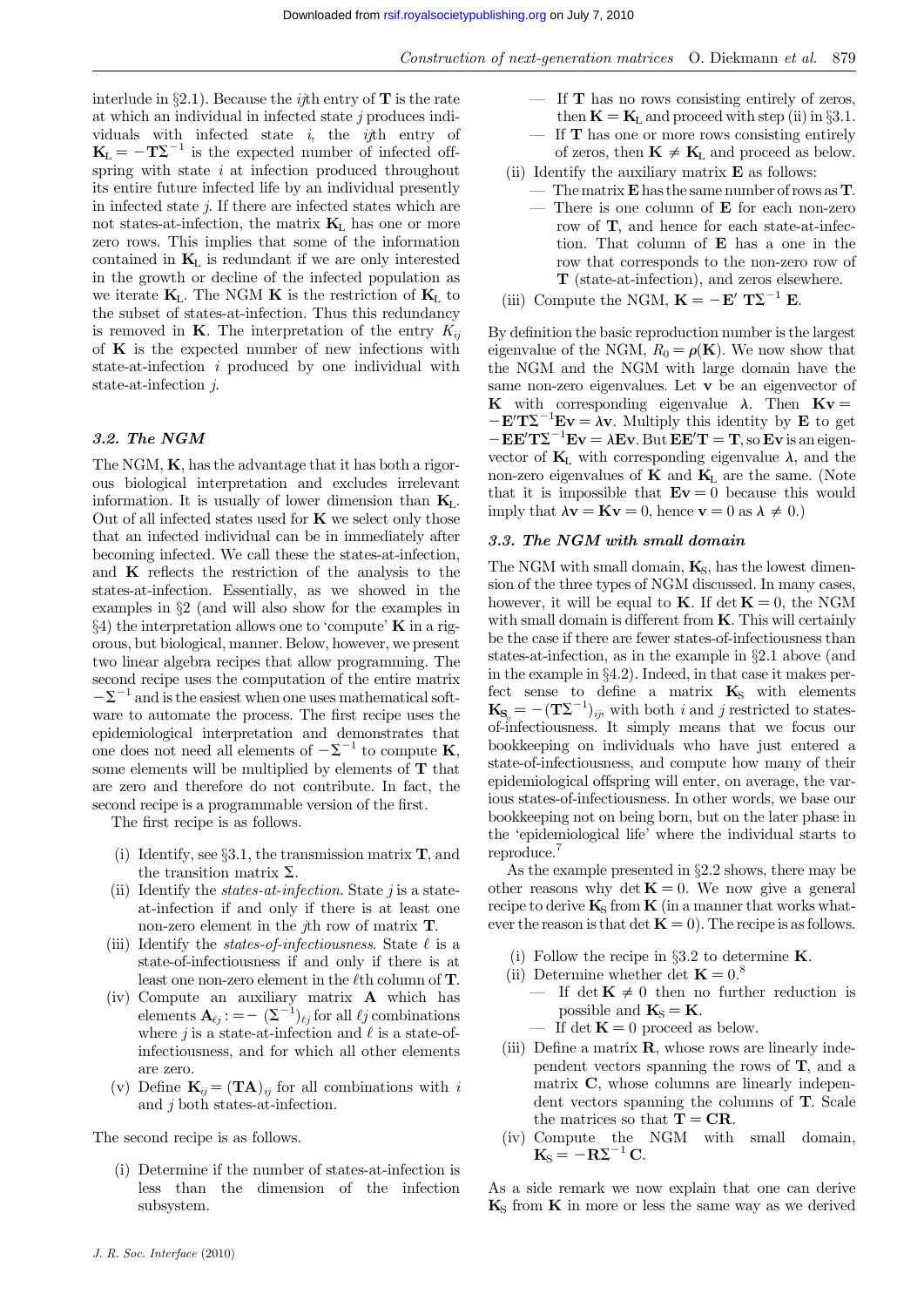K from  $K<sub>L</sub>$ . When deriving K, we consider 'pure' states-at-infection and represent these in the columns of E. A more general point of view considers 'mixed' states-at-infection, by which we mean a probability distribution for state-at-infection represented by a column with non-negative elements that sum to one (and with zero elements, of course, at positions that do not correspond to states-at-infection). By replacing E by a matrix consisting of such probability vectors, one may derive  $K_S$  directly from  $-\mathbf{T}\Sigma^{-1}$ , following the recipe in §3.2.

We now show that the NGM with small domain and the NGM with large domain have the same non-zero eigenvalues. Let  $\bf{v}$  be an eigenvector of  $\bf{K}_{S}$  with corresponding eigenvalue  $\lambda$ . Then  $\mathbf{K}_{\rm S} \mathbf{v} = -\mathbf{R} \Sigma^{-1} \mathbf{C} \mathbf{v} = \lambda \mathbf{v}$ . Multiply this identity by  $\overline{\mathbf{C}}$  to get  $-\overline{\mathbf{C}\mathbf{R}\mathbf{\Sigma}}^{-1} \times \mathbf{C}\mathbf{v} =$  $\lambda$ Cv. But CR = T, so Cv is an eigenvector of  $K_L$ with corresponding eigenvalue  $\lambda$ . As the matrices **K**,  $K_L$  and  $K_S$  have the same rank, we have established that they have the same non-zero spectrum and hence the same dominant eigenvalue.

#### 4. EXAMPLES

To illustrate our method further, we present three more examples, each highlighting special difficulties one might encounter. For the first example we analyse a sexually transmitted infection of SEI type, which we then extend by adding vertical transmission of infection. The final example is taken from the literature and based on a model for the transmission of bovine viral diarrhoea. For each example we start with the infection subsystem.

#### 4.1. A sexual transmission SEI model

Consider a purely heterosexually transmitted infectious disease. If the numbers of exposed and infectious females are  $E_1$  and  $I_1$ , and the numbers of exposed and infectious males are  $E_2$  and  $I_2$  respectively, then we assume that

$$
\dot{E}_1 = \beta_1 S_1 \frac{I_2}{N_2} - (\nu_1 + \mu) E_1,
$$
  
\n
$$
\dot{I}_1 = \nu_1 E_1 - (\gamma_1 + \mu) I_1,
$$
  
\n
$$
\dot{E}_2 = \beta_2 S_2 \frac{I_1}{N_1} - (\nu_2 + \mu) E_2
$$
  
\n
$$
\dot{I}_2 = \nu_2 E_2 - (\gamma_2 + \mu) I_2,
$$

and \_

where  $N_1$  and  $N_2$  are the sizes of the subpopulations of females and males, respectively. To construct the NGM **K**, observe that a newly infected male (in the  $E_2$  state or with state-at-infection  $E_2$ ) has a probability  $\nu_2/(\nu_2 + \mu)$  of entering the  $I_2$  state, and would then infect females at a rate  $\beta_1N_1/N_2$  over a period of  $1/(\gamma_2 + \mu)$  time units. Hence the entry in row one column two. A similar argument specifies the entry in row two column one. We have deduced that

$$
\mathbf{K} = \begin{pmatrix} 0 & \frac{\nu_2 \beta_1 N_1}{(\nu_2 + \mu)(\gamma_2 + \mu)N_2} \\ \frac{\nu_1 \beta_2 N_2}{(\nu_1 + \mu)(\gamma_1 + \mu)N_1} & 0 \end{pmatrix} .
$$
\n(4.1)

Hence we obtain the expression for  $\mathcal{R}_0$  directly from the formula (2.12) with trace  $\mathbf{K} = 0$ :

$$
R_0 = \rho(\mathbf{K})
$$
  
= 
$$
\sqrt{\frac{\nu_1 \nu_2 \beta_1 \beta_2}{(\nu_1 + \mu)(\nu_2 + \mu)(\gamma_1 + \mu)(\gamma_2 + \mu)}}.
$$
 (4.2)

This example illustrates how easy it is to write down the NGM directly from epidemiological reasoning. As the NGM is two-dimensional it is then straightforward to compute  $\mathcal{R}_0$ .

For the more laborious way of using the recipe one proceeds as follows. Specify, from the infection subsystem, the transmission matrix as

$$
\mathbf{T} = \begin{pmatrix} 0 & 0 & 0 & \beta_1 \frac{N_1}{N_2} \\ 0 & 0 & 0 & 0 \\ 0 & \beta_2 \frac{N_2}{N_1} & 0 & 0 \\ 0 & 0 & 0 & 0 \end{pmatrix}
$$

and the transition matrix as

$$
\Sigma = \begin{pmatrix} -(v_1 + \mu) & 0 & 0 & 0 \\ v_1 & -(v_1 + \mu) & 0 & 0 \\ 0 & 0 & -(v_2 + \mu) & 0 \\ 0 & 0 & v_2 & -(v_2 + \mu) \end{pmatrix}.
$$

Then calculate

 $\Sigma^{-1}$  =

$$
\left(\begin{array}{cccc} -\frac{1}{\nu_1+\mu} & 0 & 0 & 0 \\ \frac{\nu_1}{(\nu_1+\mu)(\gamma_1+\mu)} - \frac{1}{\gamma_1+\mu} & 0 & 0 \\ 0 & 0 & -\frac{1}{\nu_2+\mu} & 0 \\ 0 & 0 & -\frac{\nu_2}{(\nu_2+\mu)(\gamma_2+\mu)} - \frac{1}{\gamma_2+\mu} \end{array}\right).
$$

The NGM with large domain is given by  $K_{L} = -T\Sigma^{-1}$  and is four-dimensional. Using the second recipe in  $\S 3.2$ , we observe that the matrix **T** has only two non-zero rows, the first and third, so the auxiliary matrix  $E$  is given by

$$
\mathbf{E} = \begin{pmatrix} 1 & 0 \\ 0 & 0 \\ 0 & 1 \\ 0 & 0 \end{pmatrix}
$$

and the formula  $\mathbf{K} = -\mathbf{E}'\mathbf{T}\Sigma^{-1}\mathbf{E}$  then leads to equation (4.1) above. Note that  $\det K \neq 0$ , so no further reduction of dimension  $(K$  to  $K<sub>S</sub>$ ) is possible.

#### 4.2. A model for a sexually transmitted infection with vertical transmission

Now consider an SI model for a heterosexually transmitted infectious disease that may also be transmitted vertically. As new-born individuals are not immediately sexually active, we take  $J_1$  and  $J_2$  to be the numbers of infected juvenile females and males, and  $I_1$  and  $I_2$  to be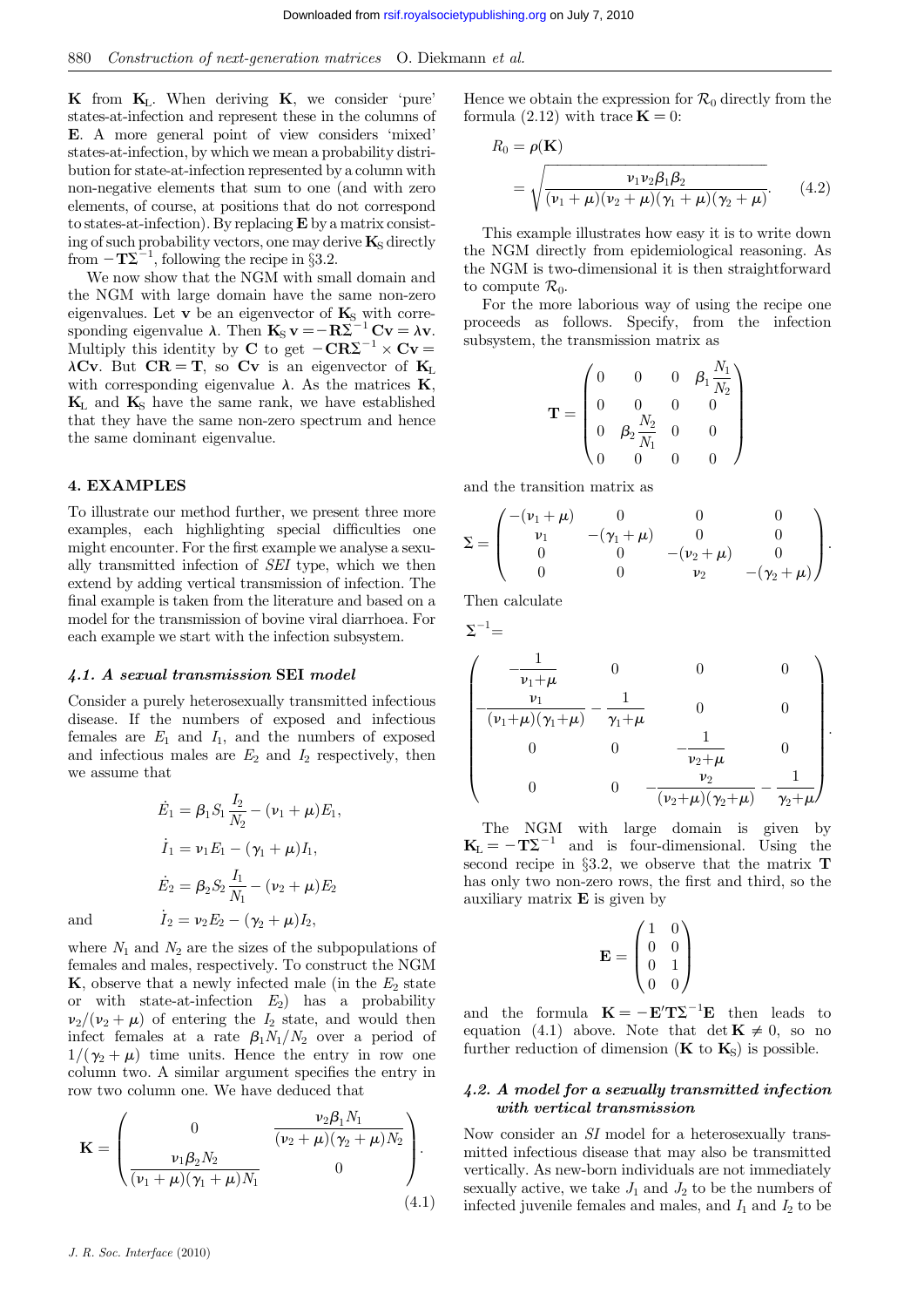the numbers of infected adult females and males, respectively. We assume that both the length of the pre-sexual period and the length of the infectious period are large compared to the latency period, so we neglect the latter. We also assume that the sex ratio of offspring is one-to-one (a logical consequence is that  $N_1 = N_2$  if the *per capita* death rates are equal, but we shall keep the quasi-generality of allowing these numbers to be different). We are thus led to consider the following infected subsystem:

$$
\dot{J}_1 = p\mu I_1 - (\nu_1 + \mu) J_1,
$$
  
\n
$$
\dot{I}_1 = \nu_1 J_1 + \beta_1 S_1 \frac{I_2}{N_2} - (\gamma_1 + \mu) I_1,
$$
  
\n
$$
\dot{J}_2 = p\mu I_1 - (\nu_2 + \mu) J_2
$$

and \_

$$
\dot{I}_2 = \nu_2 J_2 + \beta_2 S_2 \frac{I_1}{N_1} - (\gamma_2 + \mu) I_2,
$$

where  $p$  denotes the probability that a vertical transmission takes place when offspring is produced.

There are four states-at-infection: vertically infected females  $J_1$ ; horizontally infected females (included in  $I_1$ ); vertically infected males  $J_2$ ; and horizontally infected males (included in  $I_2$ ). A horizontally infected female is initially in the  $I_1$  state. She produces vertically infected females and males at rate  $p\mu$  and horizontally infects males at rate  $\beta_2N_2/N_1$ , all for a period of, on average,  $1/(\gamma_1 + \mu)$  time units. Hence the second column of  $K$ , specified in equation (4.3). A vertically infected female enters the  $I_1$  state with probability  $\nu_1/(\nu_1 + \mu)$ , hence the first column of **K** is just a multiple of the second. A horizontally infected male is initially in the  $I_2$  state, and horizontally infects females at the rate  $\beta_1N_1/N_2$  for a period of  $1/(\gamma_2 + \mu)$  time units, hence the  $K_{24}$  entry. This is the only way that a male transmits the infection, so the other entries in the fourth column of  $\bf{K}$  are zero. Finally, a vertically infected male enters the  $I_2$  state with probability  $\nu_2/(\nu_2 + \mu)$ , and the third column of **K** is a multiple of the fourth. Note that all of these expressions concern a fully susceptible population. The NGM for this model is

$$
\mathbf{K} = \begin{pmatrix} \frac{\nu_1 p \mu}{(\nu_1 + \mu)(\gamma_1 + \mu)} & \frac{p \mu}{\gamma_1 + \mu} \\ 0 & 0 \\ \frac{\nu_1 p \mu}{(\nu_1 + \mu)(\gamma_1 + \mu)} & \frac{p \mu}{\gamma_1 + \mu} \\ \frac{\nu_1 \beta_2 N_2}{(\nu_1 + \mu)(\gamma_1 + \mu) N_1} & \frac{\beta_2 N_2}{(\gamma_1 + \mu) N_1} \\ 0 & 0 \\ \frac{\nu_2 \beta_1 N_1}{(\nu_2 + \mu)(\gamma_2 + \mu) N_2} & \frac{\beta_1 N_1}{(\gamma_2 + \mu) N_2} \\ 0 & 0 \\ 0 & 0 \end{pmatrix} .
$$
 (4.3)

The NGM is four-dimensional, but of rank two and hence has two zero eigenvalues.

We have shown how the NGM is easily constructed by epidemiological reasoning. Alternatively, we may proceed using the linear algebra recipe. We observe that the transmission and transition matrices are, respectively,

$$
\mathbf{T} = \begin{pmatrix} 0 & p\mu & 0 & 0 \\ 0 & 0 & 0 & \beta_1 \frac{N_1}{N_2} \\ 0 & p\mu & 0 & 0 \\ 0 & \beta_2 \frac{N_2}{N_1} & 0 & 0 \end{pmatrix}
$$

and

$$
\Sigma = \begin{pmatrix} -(\nu_1 + \mu) & 0 & 0 & 0 \\ \nu_1 & -(\gamma_1 + \mu) & 0 & 0 \\ 0 & 0 & -(\nu_2 + \mu) & 0 \\ 0 & 0 & \nu_2 & -(\gamma_2 + \mu) \end{pmatrix}.
$$

As T has entries in all four rows, each infected state is, in this example, a state-at-infection. Because there are no zero rows the matrix E consists of all four unit vectors and therefore equals the identity matrix. Hence for this example  $\mathbf{K} = \mathbf{K}_{\text{L}} = -\mathbf{T}\Sigma^{-1}$ .

Note that, from  $T$ , it is easily seen that among the four states-at-infection, there are only two that are also statesof-infectiousness: only the second and fourth columns of T contain at least one non-zero element. The columns correspond to state  $I_1$  and  $I_2$ , which can, of course, also be gleaned from the biological interpretation of the four states.

So det  $K = 0$ , and reduction to an NMG with small domain is possible. The matrix  $K<sub>S</sub>$  has eigenvalues equal to the two non-zero eigenvalues of  $K$ . To formally construct the matrix  $\mathbf{K}_{\mathrm{S}}$  we observe that the rows of matrix **T** are spanned by the vectors  $(0, 1, 0, 0)$  and  $(0, 0, 0, 1)$ ; and the columns are spanned by  $(p\mu, 0, p\mu, \beta_2N_2/N_1)'$ and  $(0, \beta_1 N_1/N_2, 0, 0)'$ . We then define matrices

$$
\mathbf{R} = \begin{pmatrix} 0 & 1 & 0 & 0 \\ 0 & 0 & 0 & 1 \end{pmatrix}, \qquad \mathbf{C} = \begin{pmatrix} p\mu & 0 \\ 0 & \frac{\beta_1 N_1}{N_2} \\ p\mu & 0 \\ \frac{\beta_2 N_2}{N_1} & 0 \end{pmatrix}
$$

and write

$$
\mathbf{K}_{\rm S} = -\mathbf{R} \Sigma^{-1} \mathbf{C}
$$
\n
$$
= \begin{pmatrix}\n\frac{v_1 p \mu}{(v_1 + \mu)(\gamma_1 + \mu)} & \frac{\beta_1 N_1}{(\gamma_2 + \mu) N_2} \\
\frac{\beta_2 N_2}{(\gamma_1 + \mu) N_1} + \frac{v_2 p \mu}{(v_2 + \mu)(\gamma_1 + \mu)} & 0\n\end{pmatrix}.
$$

The basic reproduction number can be obtained easily from the formula for  $2 \times 2$  matrices (equation  $(2.12)$ ) applied to  $\mathbf{K}_\text{S}$ :

$$
R_0 = \rho(\mathbf{K}) = \rho(\mathbf{K}_{\rm S}) = \frac{v_1 p \mu}{2(v_1 + \mu)(\gamma_1 + \mu)} +
$$
  

$$
\sqrt{\left(\frac{v_1 p \mu}{2(v_1 + \mu)(\gamma_1 + \mu)}\right)^2 + \frac{v_2 p \mu \beta_1 N_1 + \beta_1 \beta_2 (v_2 + \mu) N_2}{(v_2 + \mu)(\gamma_1 + \mu)(\gamma_2 + \mu) N_2}}.
$$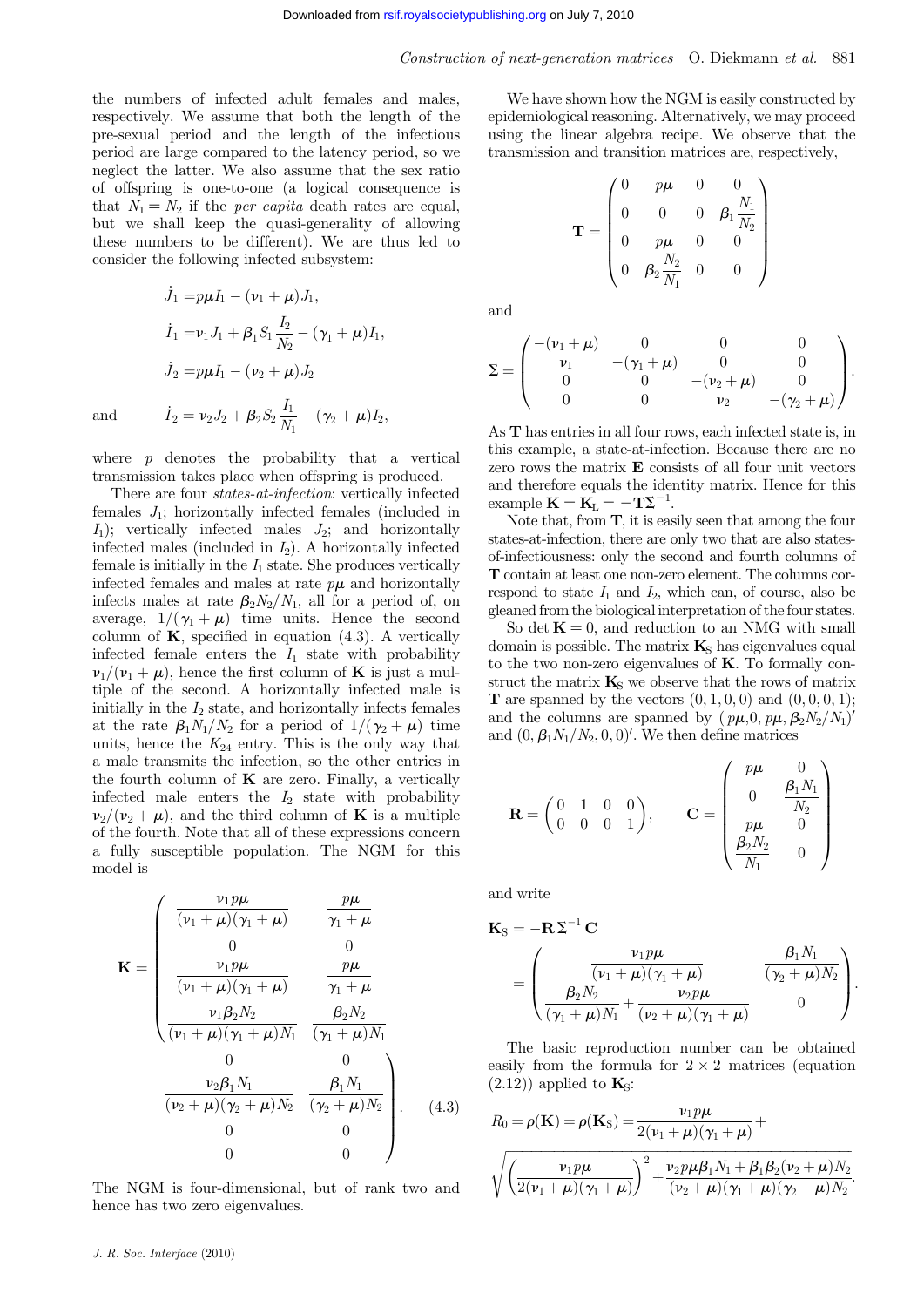# 4.3. A model for bovine viral diarrhoea

A modified SEIR model for bovine viral diarrhoea was described by [Cherry](#page-13-0) et al. (1998). The system has both horizontal and vertical transmissions. Horizontally infected animals can be in  $E$ ,  $I$  and  $R$  states. Animals that have been pregnant for less than 150 days when becoming infected may, following recovery into one particular immune state Z of several possible immune states, give birth to an infected calf. These offspring are classified as persistently infected (P state): they transmit infection, give birth at a lower rate and die at a higher rate than cattle that were infected by the horizontal route. Let the constant  $p_1$  be the probability that an infected animal enters the immune state Z upon recovery, let  $p_2$  be the probability that an infected foetus survives to enter the herd,  $1/\alpha$  be the average time spent carrying an infected foetus, and  $a$  and  $b$  be the reduction in birth rate and increase in death rate of persistently infected animals, respectively.

With a change in notation from Cherry *et al.* the model is described by

$$
\dot{E} = (\beta_1 I + \beta_2 P)S - (\nu + \mu)E,
$$
\n
$$
\dot{I} = \nu E - (\gamma + \mu)I,
$$
\n
$$
\dot{Z} = p_1 \gamma I - (\alpha + \mu)Z
$$
\nand\n
$$
\dot{P} = p_2 \alpha Z + (\mu - a)P - (\mu + b)P,
$$

where, as before, we restrict ourselves to the infected subsystem. Note, however, that there is a difference with the previous examples that included a recovered state. In the previous examples the  $R$  state did not occur in the equations for the infected states and could therefore be ignored for the construction of the NGM and the calculation of  $\mathcal{R}_0$ . Individuals in an R state do not give rise to new infections, so  $R$  is considered to be a non-infected state. In this particular example this is still true as far as horizontal transmission is concerned and for all immune states in the model (not shown here) other than state Z. It is, however, not true that recovered individuals cannot produce new infections in this model, because vertical transmission occurs from immune state Z. Calves are born after the mother has recovered from the infection, and therefore recovered mothers in state Z can give rise to new infections through birth. There are therefore four infected states. The transmission and transition matrices are

$$
\mathbf{T} = \begin{pmatrix} 0 & \beta_1 & 0 & \beta_2 \\ 0 & 0 & 0 & 0 \\ 0 & 0 & 0 & 0 \\ 0 & 0 & p_2\alpha & \mu - a \end{pmatrix}
$$

and

$$
\Sigma = \begin{pmatrix}\n-(\nu + \mu) & 0 & 0 & 0 \\
\nu & -(\gamma + \mu) & 0 & 0 \\
0 & p_1 \gamma & -(\alpha + \mu) & 0 \\
0 & 0 & 0 & -(\mu + b)\n\end{pmatrix}.
$$

We omit the computation of the four-dimensional  $K_L$ . Note that **T** has non-zero elements in two rows

J. R. Soc. Interface (2010)

only, hence  $\bf{K}$  is two-dimensional. The two states-atinfection are the horizontally infected  $E$  state and the vertically (and persistently) infected P state. Define

$$
\mathbf{E} = \begin{pmatrix} 1 & 0 \\ 0 & 0 \\ 0 & 0 \\ 0 & 1 \end{pmatrix}.
$$

Then the NGM is given by

$$
\mathbf{K} = -\mathbf{E}' \mathbf{T} \Sigma^{-1} \mathbf{E}
$$
  
= 
$$
\begin{pmatrix} \frac{\nu \beta_1}{(\nu + \mu)(\gamma + \mu)} & \frac{\beta_2}{\mu + b} \\ \frac{p_2 \alpha \nu p_1 \gamma}{(\nu + \mu)(\gamma + \mu)(\alpha + \mu)} & \frac{\mu - a}{\mu + b} \end{pmatrix}.
$$

The basic reproduction number is then calculated easily from  $\bf{K}$  using equation (2.12).

The NGM **K** can, of course, also be constructed directly from epidemiological considerations as follows. A proportion  $\nu/(\nu + \mu)$  of those horizontally infected become infectious, and infect others at the rate  $\beta_1$  for, on average,  $1/(\gamma + \mu)$  time units. A proportion  $p_1\gamma/(\alpha + \mu)$  of these enter the Z state, and give birth to persistently infected calves at rate  $p_2\alpha$  for, on average,  $1/(\mu + b)$  time units. Hence the first column of **K** is obtained. To construct the second column, observe that those in the persistently infected state infect others horizontally at rate  $\beta_2$ , and give birth to persistently infected calves at rate  $\mu - a$  for  $1/(\mu + b)$  time units. So we see, once again, that a simple epidemiological argument may be used to directly construct the NGM  $K$ .

# 5. CONCLUSION

In epidemic models, individuals can typically be in a number of different states, reflecting both differences in traits and differences in infection status. From the states that apply to infected individuals, we single out those states that individuals can be in immediately after they have been infected. We call these states-atinfection. They play a special role in the definition and calculation of  $\mathcal{R}_0$  as the dominant eigenvalue of the NGM associated with the epidemic system. The NGM has an appealing epidemiological interpretation because its components may be regarded as  $\mathcal{R}_0$ -like quantities. We have provided a recipe for the construction of the NGM for general compartmental epidemic models, exploiting also that there may be only a few states-of-infectiousness in a given system. The recipe may be implemented easily in commonly used mathematical software.

We have in fact given three recipes because we have identified three different NGMs and have clarified the relationships between them. This is useful because some researchers have been confused when trying to reconcile an existing algorithmic linear algebra approach ([Diekmann & Heesterbeek 2000,](#page-13-0) pp. 105– 107; [Van](#page-13-0) [den Driessche & Watmough 2002\)](#page-13-0) with the original approach using the epidemiological interpretation. We show that the reason is that the approaches lead to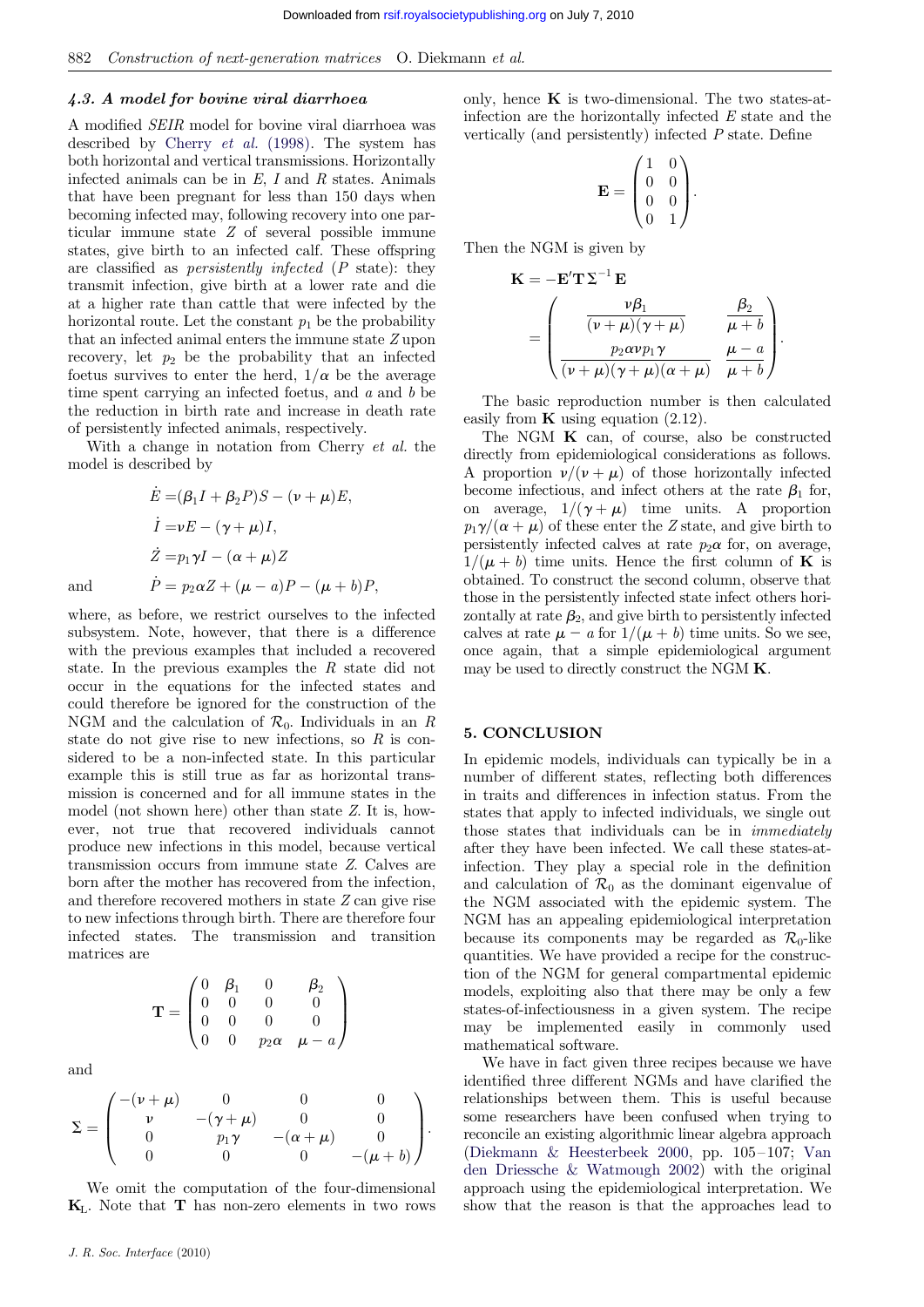two different matrices, which we now call the NGM and the NGM with large domain. Both of these matrices have  $\mathcal{R}_0$  as their dominant eigenvalue, the difference lies in the set of individual states that the matrices reflect. We have provided easy algorithms for the construction of the matrices. Both algorithms start by identifying transmission and transition matrices from the linearization of the compartmental model near the infection-free steady state: the transmission matrix describes the production of new infections, and the transition matrix describes changes of infected states (including removal by death or recovery). The NGM with large domain is obtained by a direct construction using these two matrices. By identifying the subset of epidemiological states-at-infection, which is easily done by examining the transmission matrix, we use the second recipe to find the NGM proper. It is often of lower dimension than the NGM with large domain, leading to a simpler calculation of  $\mathcal{R}_0$ . Sometimes it is possible to construct the NGM with small domain. This matrix may have a less readily understandable interpretation in terms of the epidemiology, but has the advantage of a lower dimension.

Although we present three mathematical recipes, we encourage the construction of the NGM from epidemiological reasoning. This is straightforward and maintains the connection between the mathematics and the biology, and especially gives the user a fuller understanding of the interpretation of the results.

O.D. acknowledges support by the CRM, Universitat Autonoma, Barcelona, and by the Hokkaido University, Sapporo, during his sabbatical leave. J.A.P.H. was supported by grant 918.56.620 of ZonMw/NWO. M.G.R. received support from the Marsden Fund under contract MAU0809. He also acknowledges Massey University and the University of Utrecht for supporting his sabbatical period of research in Utrecht. The authors are very grateful to Gary Smith of the University of Pennsylvania (and RLH) for persistently asking for more clarification over the years and for beta-testing our exposition, to Barbara Boldin for pointing out some errors and to Hans Schneider for critically reviewing appendix A.

#### APPENDIX A. A PROOF THAT  $\mathcal{R}_0$ GOVERNS THE STABILITY OF THE INFECTION-FREE STEADY STATE

Before formulating the key hypotheses concerning T and  $\Sigma$  we introduce some notation. For a square matrix **A** we denote by  $s(A)$  the *spectral bound* and by  $\rho(\mathbf{A})$  the spectral radius:

and

$$
\rho(\mathbf{A}) := \sup\{|\lambda| : \lambda \in \sigma(\mathbf{A})\},
$$

 $s(\mathbf{A}) := \sup \{ \text{Re}(\lambda) : \lambda \in \sigma(\mathbf{A}) \}$ 

where  $\sigma(A)$  denotes the *spectrum* of A, that is the set of eigenvalues. All matrices that we consider have real entries. As customary, we call a non-zero matrix A positive if all entries are non-negative; and *positive*off-diagonal if all entries are non-negative except possibly those on the diagonal. The following holds if **A** is a positive-off-diagonal matrix:  $s(A) < 0$  if and only if **A** is invertible and  $-A^{-1}$  is a positive matrix (for a proof see, for example, lemma  $6.12$  in Diekmann  $\&$ [Heesterbeek \(2000\)](#page-13-0)).

In the following we assume that  $T$  is a positive matrix, and that  $\Sigma$  is a positive-off-diagonal matrix with  $s(\Sigma) < 0$ , hence  $-\Sigma^{-1}$  is a positive matrix. These assumptions reflect the biological meaning of both matrices; the condition  $s(\Sigma) < 0$  reflects that one cannot remain (potentially) infectious for ever.

For the proof it is convenient to take the NGM with large domain  $K<sub>L</sub>$  as our starting point; the equivalence of the spectral radius of  $K<sub>L</sub>$  and  $K$ , as shown in §3, then confirms the result for the NGM K. The basic reproduction number  $\mathcal{R}_0$  is defined by

$$
\mathcal{R}_0=\rho(\mathbf{K})=\rho(\mathbf{K}_\mathrm{L})=\rho(-\mathbf{T}\Sigma^{-1}).
$$

The stability of the zero steady state of the linear system

$$
\frac{\mathrm{d}\mathbf{x}}{\mathrm{d}t} = (\mathbf{T} + \Sigma)\mathbf{x}
$$

is determined by the sign of the Malthusian parameter r, which is defined as

$$
r = s(\mathbf{T} + \Sigma).
$$

This criterion extends to the nonlinear system by the principle of linearized stability if, in addition, the demographic dynamics make the infection-free steady state stable in the invariant subspace corresponding to the absence of the infectious agent. The key result of this appendix is the following.

**Theorem A.1.** Let **T** be a positive matrix and let  $\Sigma$ be a positive off-diagonal matrix with  $s(\Sigma) < 0$ . Let  $\mathcal{R}_0 = \rho(-\mathbf{T}\Sigma^{-1})^{\dagger}$  and  $r = s(\mathbf{T} + \Sigma)$ . Then the following equality holds:<sup>[9](#page-13-0)</sup>

$$
\operatorname{sign}(r) = \operatorname{sign}(\mathcal{R}_0 - 1).
$$

We first prove the result under the extra assumptions that  $\mathbf{T} + \Sigma$  is irreducible and  $\mathcal{R}_0 > 0$ , and then employ an approximation and continuity argument to establish the result in general. The proof is based on ideas in [Li &](#page-13-0) [Schneider \(2002\)](#page-13-0), who addressed a similar problem in population dynamics in a discrete-time setting. In [Van](#page-13-0) [den Driessche & Watmough \(2002\)](#page-13-0) a proof is presented in terms of M-matrices, and we refer to [Thieme \(2009\)](#page-13-0) for the analogous result for the infinite dimensional case.

**Lemma A.2.** If 
$$
\mathcal{R}_0 > 0
$$
 then  $s(\mathcal{R}_0^{-1} \mathbf{T} + \Sigma) = 0$ .

*Proof.* First assume that  $\mathbf{T} + \Sigma$  is irreducible. Let **v** be the non-negative left eigenvector of  $\mathbf{K}_L = -\mathbf{T}\boldsymbol{\Sigma}^{-1}$ corresponding to the eigenvalue  $\mathcal{R}_0$ . Hence  $vK_L =$  $\mathcal{R}_0$ **v** which can be rearranged to obtain

$$
\mathbf{v}\big(\mathcal{R}_0^{-1}\mathbf{T} + \Sigma\big) = 0.\tag{A1}
$$

The irreducibility of  $\mathbf{T} + \Sigma$  implies that  $\mathcal{R}_0^{-1} \mathbf{T} + \Sigma$  is irreducible. By adding a large positive multiple of the identity,  $kI$ , to  $\mathcal{R}_0^{-1}T + \Sigma$ , we obtain a positive irreducible matrix, and since v is non-negative it must be the eigenvector corresponding to the spectral radius of that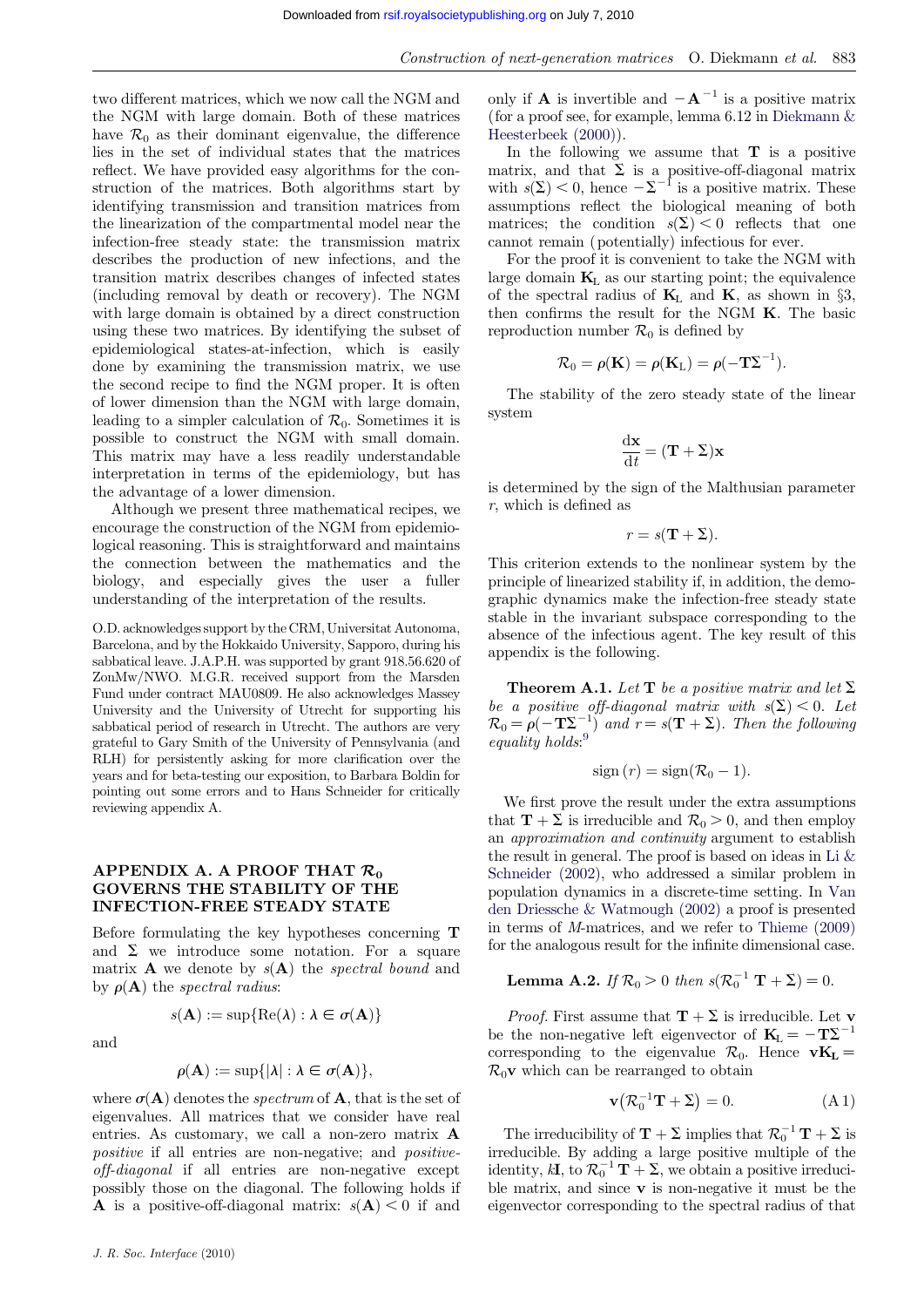<span id="page-12-0"></span>matrix. It follows that all the other eigenvalues have smaller real parts. By subtracting  $kI$  again all eigenvalues shift to the left in the complex plane, but the order relation between their real parts remains intact. Hence we conclude from equation (A 1) that  $s(\mathcal{R}_0^{-1}\mathbf{T} + \Sigma) = 0$ .

Next consider the case that  $\mathbf{T} + \Sigma$  is reducible. Regard the irreducible matrix  $\mathbf{T} + \epsilon \mathbf{1} + \Sigma$ , where 1 is the matrix with all entries equal to one. Denote the spectral radius of the matrix  $-(\mathbf{T} + \boldsymbol{\epsilon} \mathbf{1})\mathbf{\Sigma}^{-1}$  by  $\rho_{\boldsymbol{\epsilon}}$ . For  $\boldsymbol{\epsilon} \downarrow 0$ , we have that  $\rho_{\epsilon} \to \mathcal{R}_{0}$  and hence  $\rho_{\epsilon} > 0$  for  $\epsilon$  small. So, by the above proof for the irreducible case,  $s((\mathbf{T} + \epsilon \mathbf{1})/\rho_{\epsilon} + \Sigma) = 0$ . Finally, for  $\epsilon \downarrow 0$  we have, as noted above, that  $\rho \epsilon \to \mathcal{R}_0$ , and hence  $s(\mathbf{T}/\mathcal{R}_0 + \Sigma) =$  $\lim_{\epsilon \to 0} s((\mathbf{T} + \epsilon \mathbf{1})/\rho_{\epsilon} + \Sigma) = 0.$ 

**Lemma A.3.** If  $T + \Sigma$  is irreducible then

$$
y \mapsto s(y^{-1}\mathbf{T} + \Sigma)
$$

is strictly monotone decreasing.

*Proof.* We first add  $kI$  to  $T + \Sigma$  for some k large enough to obtain a positive matrix. The spectral radius of an irreducible positive matrix strictly decreases (increases) if any entry of that matrix decreases (increases) (see theorem 2.1 in [Li & Schneider](#page-13-0) [\(2002\)](#page-13-0) and references therein). Hence the spectral radius of  $y^{-1}\mathbf{T} + \Sigma + k\mathbf{I}$  is a monotone function of y. For a positive matrix the spectral radius is equal to the spectral bound, and it remains equal to the spectral bound as the spectrum shifts to the left when we subtract  $kI$ .

**Lemma A.4.** If  $\mathbf{T} + \Sigma$  is irreducible and  $\mathcal{R}_0 > 0$ then sign  $(r) = sign(\mathcal{R}_0 - 1)$ .

*Proof.* If  $\mathcal{R}_0 > 1$  then (by lemma A.3)  $s(\mathbf{T} + \mathbf{\Sigma})$  $s(\mathcal{R}_0^{-1}\mathbf{T} + \Sigma)$ , but (by lemma A.2)  $s(\mathcal{R}_0^{-1}\mathbf{T} + \Sigma) = 0$ , hence  $r = s(\mathbf{T} + \Sigma) > 0$ . If  $\mathcal{R}_0 = 1$  then (by lemma A.2)  $r = s(\mathbf{T} + \Sigma) = 0$ . If  $\mathcal{R}_0 < 1$  then (by lemma A.3)  $s(\mathbf{T} + \Sigma)$  $(\mathbf{\Sigma}) < s(\mathcal{R}_0^{-1}\mathbf{T} + \mathbf{\Sigma})$ , by lemma  $(\mathbf{A} \cdot \mathbf{2}) s(\mathcal{R}_0^{-1} \mathbf{T} + \mathbf{\Sigma}) = 0$ , hence  $r = s(\mathbf{T} + \Sigma) < 0$ .

**Lemma A.5.** If  $s(\mathbf{T} + \Sigma) = 0$  then  $\mathcal{R}_0 \geq 1$ .

Proof. By the shifting argument used above, it follows that  $s(\mathbf{T} + \Sigma)$  is an eigenvalue of  $\mathbf{T} + \Sigma$ . Let **u**  $\neq 0$  be a vector such that  $(\mathbf{T} + \Sigma) \mathbf{u} = 0$ , and define  $\mathbf{v} = \Sigma \mathbf{u}$ . As  $\Sigma$  is invertible,  $\mathbf{v} \neq 0$ . Moreover,  $(\mathbf{T} \Sigma^{-1} + \Sigma \mathbf{v})$  $\mathbf{I} \mathbf{v} = (\mathbf{T} + \Sigma) \mathbf{u} = 0$ , hence  $\mathbf{K}_{\mathbf{L}} = -\mathbf{T} \Sigma^{-1}$  has a unit eigenvalue and the spectral radius of  $K<sub>L</sub>$  must be greater than or equal to one.

**Lemma A.6.** If  $s(\mathbf{T} + \Sigma) = 0$  then  $\mathcal{R}_0 = 1$ .

*Proof.* Below we approximate  $\mathbf{K}_{\text{L}} = -\mathbf{T}\boldsymbol{\Sigma}^{-1}$  with a continuous family of matrices, parametrized by  $\epsilon$ , that have spectral radius less than or equal to one for  $\epsilon$ 0, and which converge to  $\mathbf{K}_{\text{L}}$  as  $\boldsymbol{\epsilon} \downarrow 0$ . It follows that  $\mathcal{R}_0 \leq 1$ . Because from lemma A.5 it follows that  $\mathcal{R}_0 \geq$ 1, we conclude that  $\mathcal{R}_0 = 1$ .

Define  $\mathbf{A}(\epsilon) = \mathbf{T} + \Sigma + \epsilon \mathbf{1}$ , where 1 is the matrix with all entries equal to one. From similar arguments to those used in the proof of lemma A.3, it follows that the function  $\epsilon \mapsto s(\mathbf{A}(\epsilon))$  is monotone increasing. So, if we define  $\mathbf{A}(\boldsymbol{\epsilon}) = \mathbf{A}(\boldsymbol{\epsilon}) - s(\mathbf{A}(2\boldsymbol{\epsilon}))\mathbf{I}$ , then  $s(\tilde{\mathbf{A}}(\epsilon)) = s(\mathbf{A}(\epsilon)) - s(\mathbf{A}(2\epsilon)) \leq 0$ . The decomposition  $\tilde{\mathbf{A}}(\epsilon) = (\mathbf{T} + \epsilon \mathbf{1}) + (\Sigma - s(\mathbf{A}(2\epsilon))\mathbf{I})$  motivates us to introduce the matrix

$$
\mathbf{M}(\boldsymbol{\epsilon}) = -(\mathbf{T} + \boldsymbol{\epsilon}\mathbf{1})(\boldsymbol{\Sigma} - s(\mathbf{A}(2\boldsymbol{\epsilon}))\mathbf{I})^{-1}
$$

:

Clearly,  $\mathbf{M}(\boldsymbol{\epsilon})$  converges to  $\mathbf{K}_{\text{L}}$  as  $\boldsymbol{\epsilon} \downarrow 0$ , and as the spectral radius of  $\mathbf{K}_{\text{L}}$  exceeds one (by lemma A.5), the spectral radius of  $\mathbf{M}(\epsilon)$  must be positive for small positive  $\epsilon$ . Because  $\tilde{A}(\epsilon)$  is clearly irreducible, we use lemma A.4 to deduce that  $\rho(\mathbf{M}(\epsilon)) \leq 1$ .

Proof of theorem A.1. Combining lemmas A.6 and A.2 (with  $\mathcal{R}_0 = 1$ ) we conclude that

$$
s(\mathbf{T} + \Sigma) = 0 \quad \Leftrightarrow \quad \mathcal{R}_0 = 1.
$$

By lemma A.4 we have that, at least for small  $\epsilon > 0$ ,

$$
s(\mathbf{T} + \boldsymbol{\epsilon} \mathbf{1} + \boldsymbol{\Sigma}) < 0 \quad \Leftrightarrow \quad \rho(-(\mathbf{T} + \boldsymbol{\epsilon} \mathbf{1})\boldsymbol{\Sigma}^{-1}) < 1
$$

and so, by considering the limit  $\epsilon \downarrow 0$  that  $s(\mathbf{T} + \Sigma) < 0$  $\Rightarrow$   $\mathcal{R}_0 \leq 1$  and  $\mathcal{R}_0 < 1 \Rightarrow s(\mathbf{T} + \Sigma) \leq 0$ . Since, as already noted above,  $s(\mathbf{T} + \Sigma) = 0 \Leftrightarrow \mathcal{R}_0 = 1$ , we conclude that  $s(\mathbf{T} + \Sigma) < 0 \Leftrightarrow \mathcal{R}_0 < 1$ . It follows that  $s(\mathbf{T} + \Sigma) > 0 \Leftrightarrow \mathcal{R}_0 > 1$ , and the proof is complete.

#### ENDNOTES

<sup>1</sup>The word 'typical' is there to emphasize the subtlety that the word 'average' needs to be interpreted in the right way; see [Diekmann &](#page-13-0) [Heesterbeek \(2000\).](#page-13-0)

 ${}^{2}$ As an example consider the standard *SEIR* model. There are two states for infected individuals, the latency state  $E$  and the infectious state I. Only the E-state is a state-at-infection, however, because all newly infected individuals start their 'infected life' in state E. One cannot be in the  $I$  state immediately after becoming infected, but can only enter state  $I$  in the course of the infection. In this example, the NGM only involves the  $E$  state, whereas the NGM with large domain involves both infected states.

<sup>3</sup>For completeness, we add that this is a general rule: when an individual can leave a state  $A$ , say, in several ways, the probability of going to a particular state B, say, is the product of the per capita rate of changing from state A to state B and the average time spent in state A (sojourn time).

 ${}^{4}\text{In}$  other words: the columns of **E** span the range of **T**.

5 One way of viewing this property is by saying that there is then only one state-at-infection in a stochastic sense, even though formally there are still two states-at-infection. By 'stochastic sense' we mean that the probability distribution of state-at-infection is fixed, i.e. does not depend on the infectious individual responsible for the transmission.

<sup>6</sup>For completeness we remark that in the decomposition  $\mathbf{T} + \Sigma$  it is essential only that  $T$  is a non-negative matrix and that  $\Sigma$  is a positive off-diagonal matrix with spectral bound  $s(\Sigma) < 0$  (see appendix A for the terminology). These conditions, however, do not uniquely determine  $T$  and  $\Sigma$ . As explained in the text, it is the interpretation that leads to the relevant  $T$  and  $\Sigma$ . The interpretation decides which events (production and changes of state) are accounted for in T and which events in  $\Sigma$ . For a concrete example, we refer to [Inaba &](#page-13-0) [Nishiura \(2008\)](#page-13-0) where in particular the transition from an asymptomatically infected individual to a symptomatically infected individual is considered (as this corresponds more closely to what one can observe). For any decomposition one obtains a 'reproduction number', counting the events incorporated in **T**. Different decompositions, however, lead to different reproduction numbers. The crucial property explained in appendix A holds for all of them when the conditions above are satisfied.